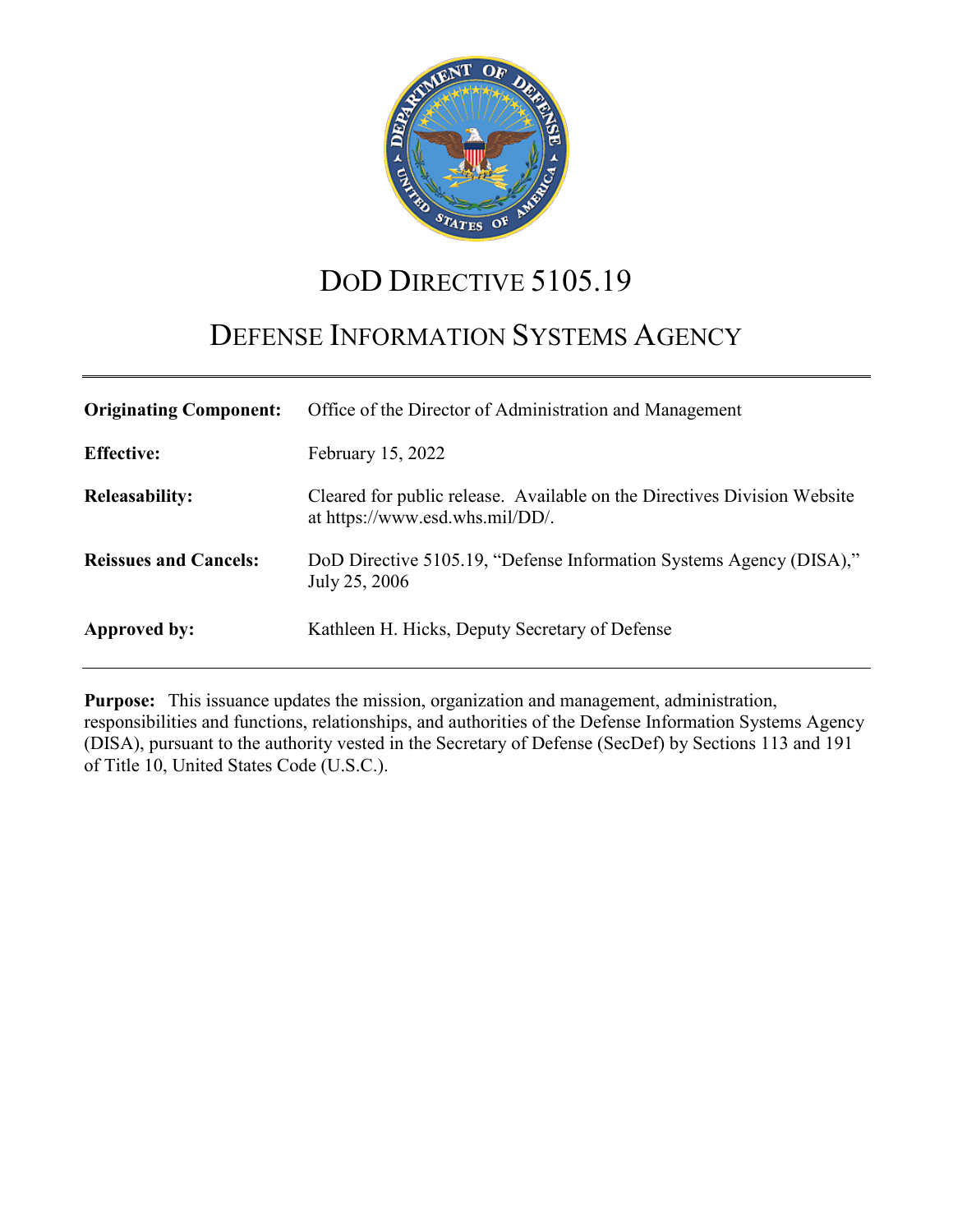## **TABLE OF CONTENTS**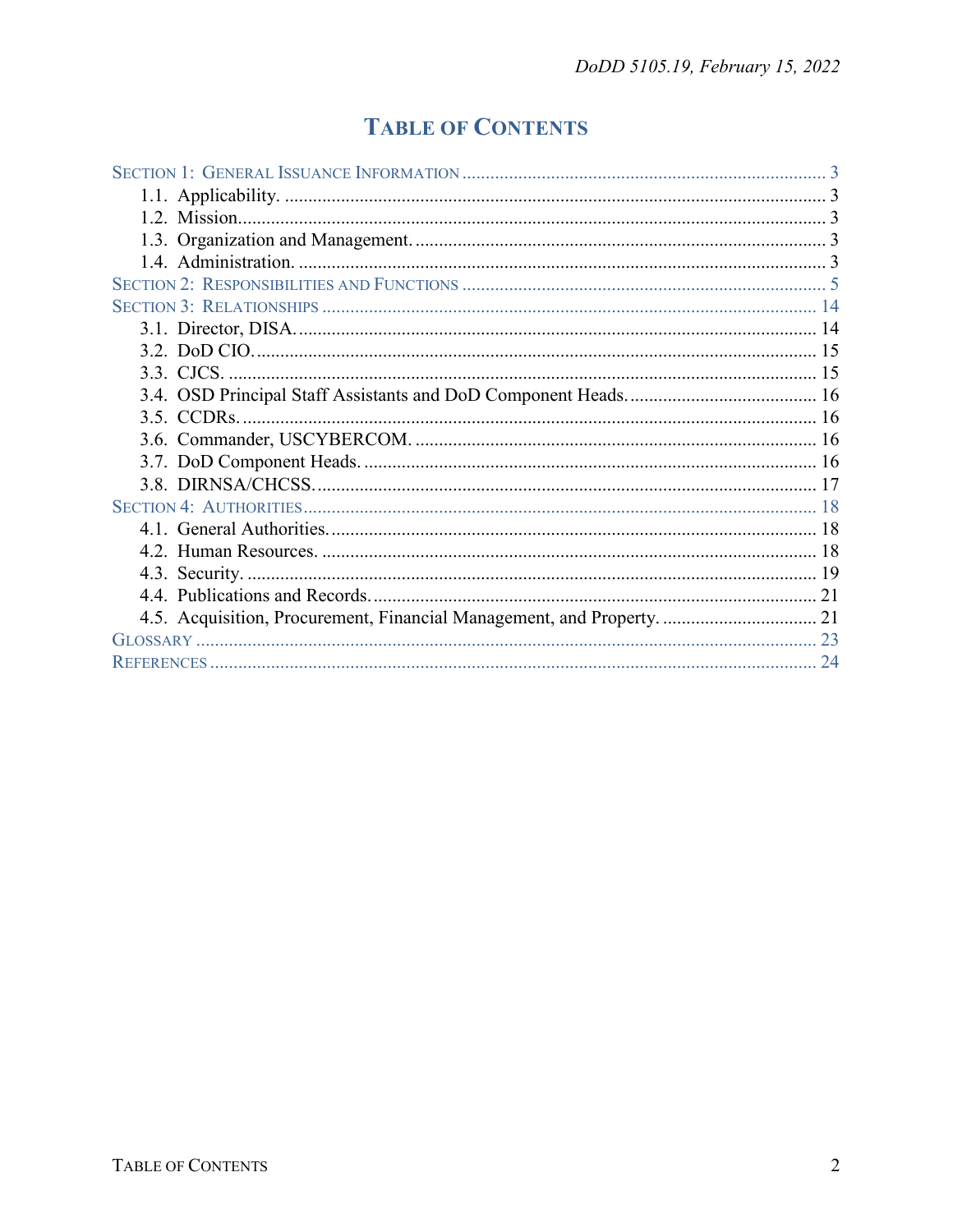## **SECTION 1: GENERAL ISSUANCE INFORMATION**

#### <span id="page-2-1"></span><span id="page-2-0"></span>**1.1. APPLICABILITY.**

This issuance applies to OSD, the Military Departments (MILDEPs), the Office of the Chairman of the Joint Chiefs of Staff (CJCS) and the Joint Staff, the Combatant Commands (CCMDs), the Office of Inspector General of the Department of Defense (DoD IG), the Defense Agencies, the DoD Field Activities, and all other organizational entities within the DoD (referred to collectively in this issuance as the "DoD Components").

#### <span id="page-2-2"></span>**1.2. MISSION.**

To conduct Department of Defense Information Network (DoDIN) operations for the joint warfighter to enable lethality across all warfighting domains in defense of the United States. The DISA plans, engineers, acquires, tests, fields, operates, and assures information-sharing capabilities, command and control (C2) solutions, and a global enterprise infrastructure to support DoD and national-level leadership.

#### <span id="page-2-3"></span>**1.3. ORGANIZATION AND MANAGEMENT.**

The DISA:

a. Is established as a Defense Agency, pursuant to Section 191 of Title 10, U.S.C.

b. Is a combat support agency (CSA), pursuant to Section 193 of Title 10, U.S.C., and in accordance with DoD Directive (DoDD) 3000.06.

c. Consists of a Director, DISA, who is under the authority, direction, and control of the Chief Information Officer of the Department of Defense (DoD CIO), pursuant to Section 192 of Title 10, U.S.C. The Director, DISA exercises authority, direction, and control over DISA and all assigned resources.

d. Consists of such subordinate organizational elements established by the Director, DISA within resources assigned by the SecDef. Subordinate organizational elements include mission support organizations and various production centers. Subordinate organizations are globally dispersed, including data centers, field commands and offices, network operations centers, and support facilities.

#### <span id="page-2-4"></span>**1.4. ADMINISTRATION.**

a. The Director, DISA is an active duty commissioned officer in the rank of lieutenant general or, in the case of an officer of the Navy, vice admiral. The position of Director, DISA is designated as a position of importance and responsibility pursuant to Section 601 of Title 10,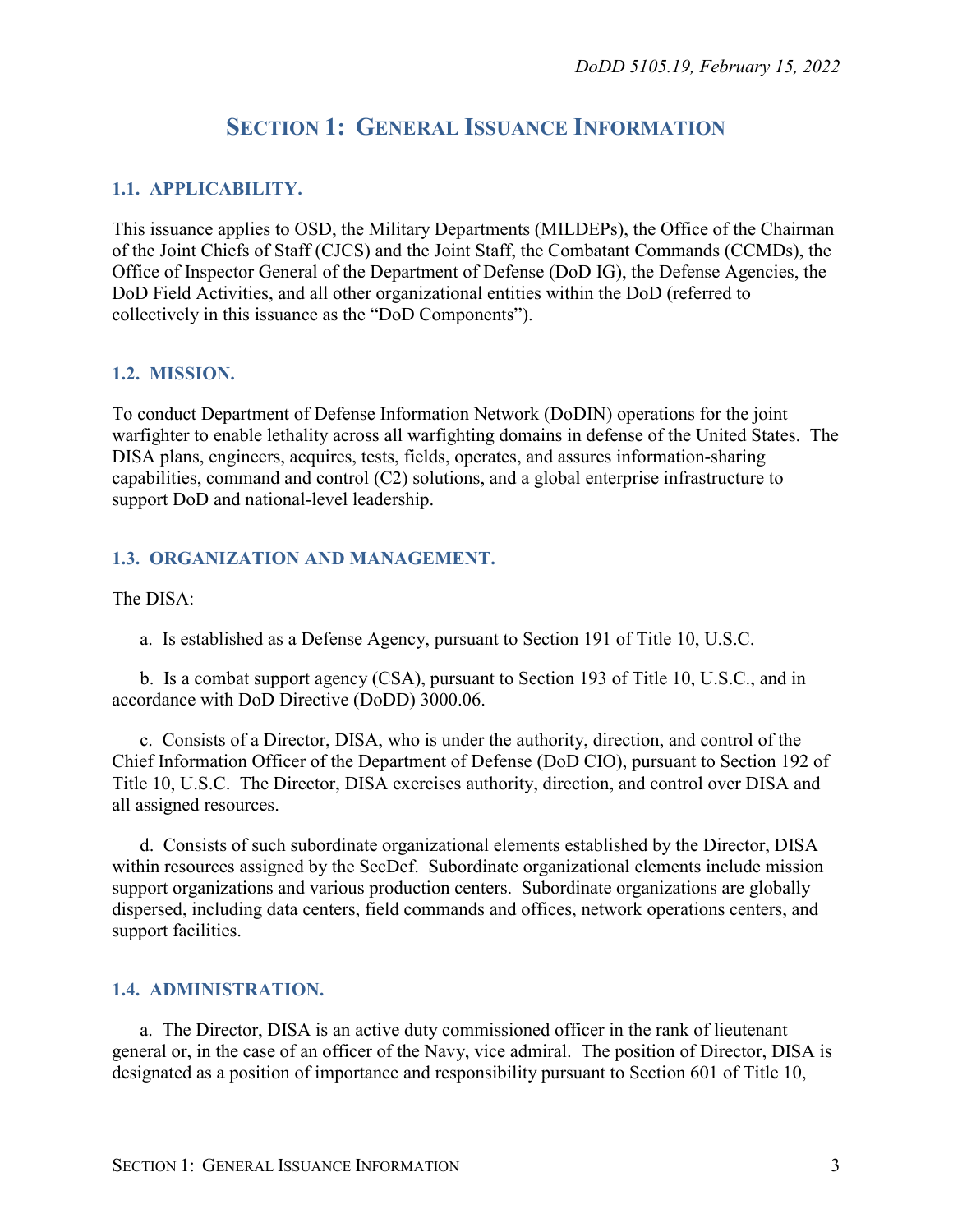U.S.C. The SecDef recommends an officer for this position to the President with the advice of the CJCS and the DoD CIO.

b. The Secretaries of the MILDEPs assign military active duty and Reserve personnel to DISA according to approved authorizations and established procedures for assignment to joint duty.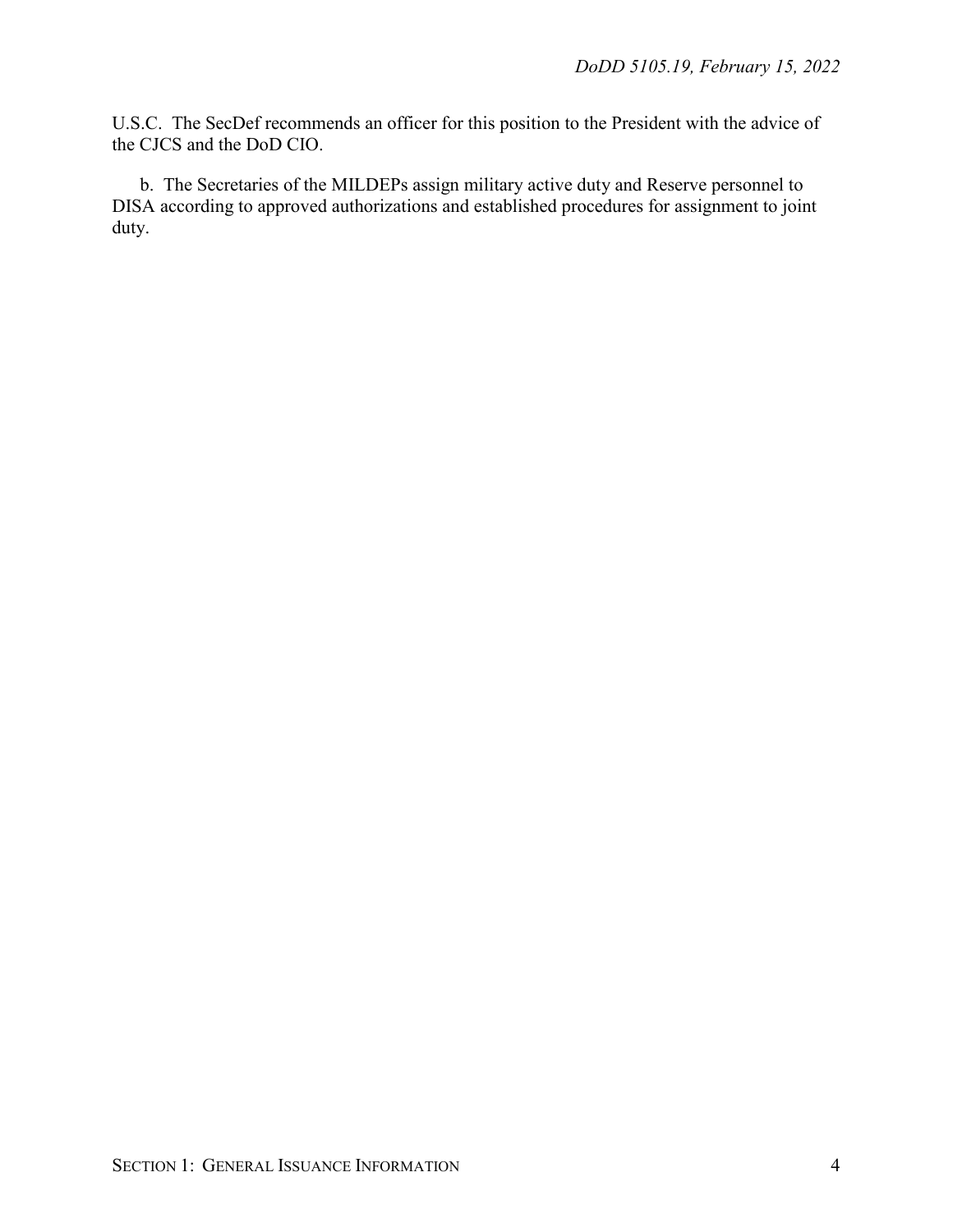## **SECTION 2: RESPONSIBILITIES AND FUNCTIONS**

<span id="page-4-0"></span>The Director, DISA:

a. Plans, manages, and directs DISA, its subordinate elements, and all assigned resources.

b. Supports the DoD CIO with implementation of the responsibilities outlined in DoDDs 5144.02 and 8000.01 to help achieve an information advantage and full spectrum superiority, increase mission assurance, improve mission effectiveness, and realize information technology (IT) efficiencies for DoD personnel and mission partners.

c. Fulfills the responsibilities of a CSA in accordance with Section 193 of Title 10, U.S.C., including:

(1) Supporting the CJCS reporting requirement to determine DISA's readiness and responsiveness to support operating forces in the event of war or threat to national security at least every 2 years. The reporting requirement process includes the Combatant Commanders (CCDRs) and the Secretaries of the MILDEPs.

(2) Participating in the joint and deliberate planning processes, joint training exercises, and joint assessments to ensure DISA can perform support missions during war or threats to national security. Receiving CJCS performance assessments of joint training and implementing any guidance in accordance with DoDD 3000.06.

d. Exercises the authority and fulfills the responsibilities and functions applicable to its designation as a CSA, in accordance with DoDD 3000.06, including:

(1) Extending the Defense Information Systems Network (DISN), data centers, and enterprise services to support requests from CCDRs and their DoD contingency operations around the world.

(2) Supporting CCMD planning focused on developing and implementing technical solutions to close joint capability gaps identified through the Joint Capabilities and Integration Development System process.

(3) Contributing to readiness and mission assurance assessments.

(4) Deploying DISA capabilities, including personnel and equipment, to a CCDR area of responsibility in response to validated CCMD requests for support and deployment authorization by the SecDef.

e. Exercises authority, direction, and control over the Joint Service Provider for the Pentagon Reservation and DoD organizations in the National Capital Region, in accordance with the May 1, 2015 Deputy Secretary of Defense Memorandum.

f. As applicable, provides budget, staffing, contracting, programmatic, and administrative support for the White House Communications Agency, the Joint Force Headquarters-Department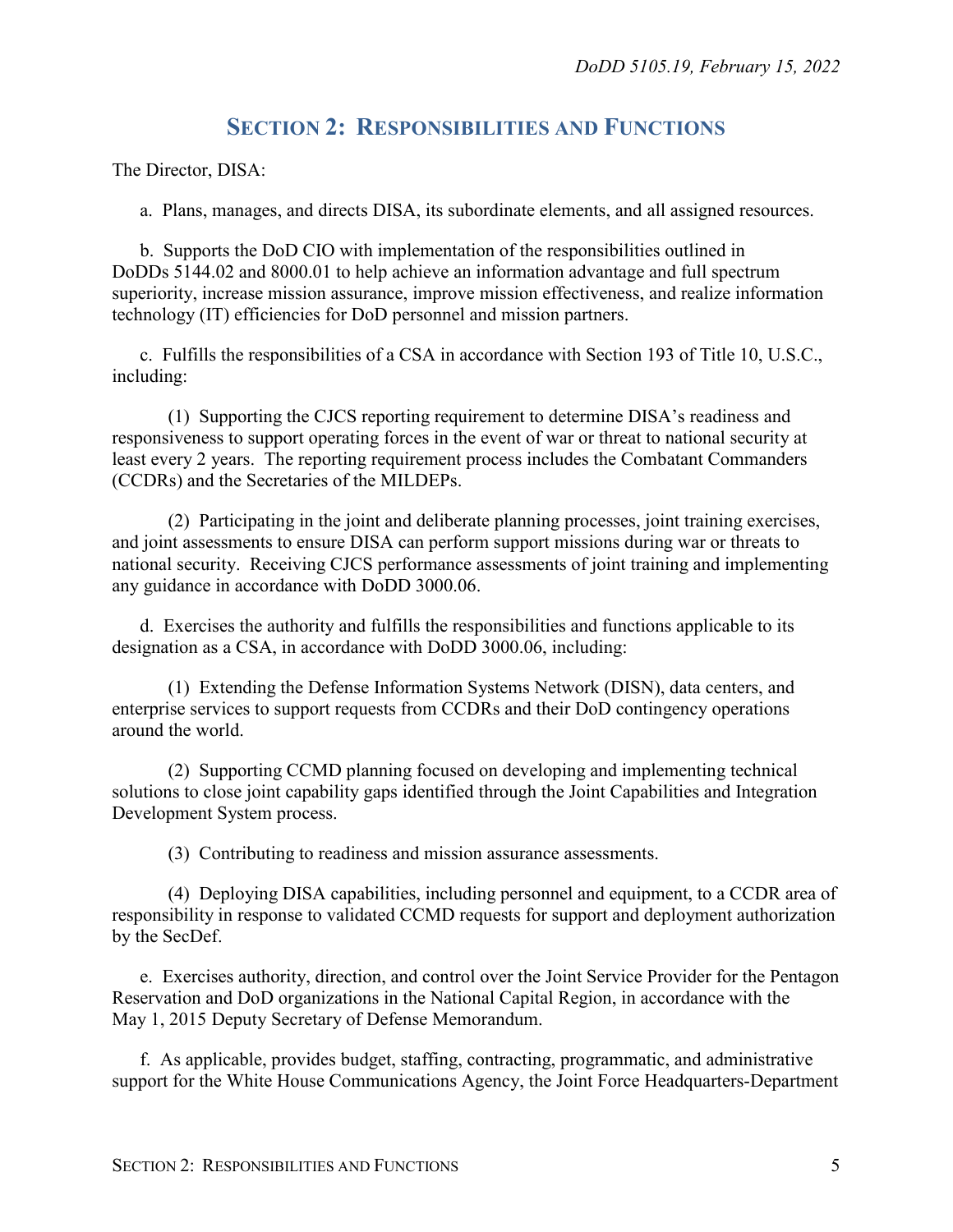of Defense Information Network, the Joint Artificial Intelligence Center, the White House Situation Room Support Staff, and SecDef Communications.

g. Supports, on a reimbursable basis, DoD Component requests for mission partner use of DISA-provided enterprise services where the request is approved by the DoD CIO, in accordance with DoD Instruction (DoDI) 8010.01.

h. Develops and executes DISA programs and budgets necessary to achieve national defense objectives, and provides day-to-day management of resources under DISA control, in accordance with the DoD Planning, Programming, Budgeting, and Execution process, as described in DoDD 7045.14.

i. For communications:

(1) Provides:

(a) IT and communications services to the President, Vice President, and National Security Council staff, and provides support for White House communications requirements for the National Security Council, including the White House Situation Room.

(b) Fixed and mobile telecommunications support for the United States Secret Service, in accordance with DoDD 3025.13.

(c) Continuity of communications and support for the national security and emergency preparedness telecommunications functions of the National Security and Emergency Preparedness Communications Executive Committee, as described in Executive Order (E.O.) 13618.

(d) DoD information enterprise transport through a robust combination of terrestrial, mobile, line-of-sight, undersea, and satellite services.

(e) Operation of the Department of Defense Domain Name System (.MIL) for DoD Networks. Serves as the registrar for .MIL and maintains the .MIL registration database. Oversees public internet access to .MIL to support E-Government responsibilities of the DoD, in accordance with Public Law 107-347, also known as the E-Government Act of 2002. Manages domain name registration and Internet Protocol address allocation on an enterprise basis to promote interoperability and security.

(2) Defines system performance criteria for military satellite communications (SATCOM) terrestrial gateways and, through coordination with the DoD Components, develops and performs general systems engineering to achieve a long-term, interoperable, and cyberspace resilient mission-capable system.

(3) Executes continuity of operations planning responsibilities, in accordance with DoDD 3020.26 and DoDI 3020.42, and provides continuity of operations in accordance with Presidential Policy Directive 40.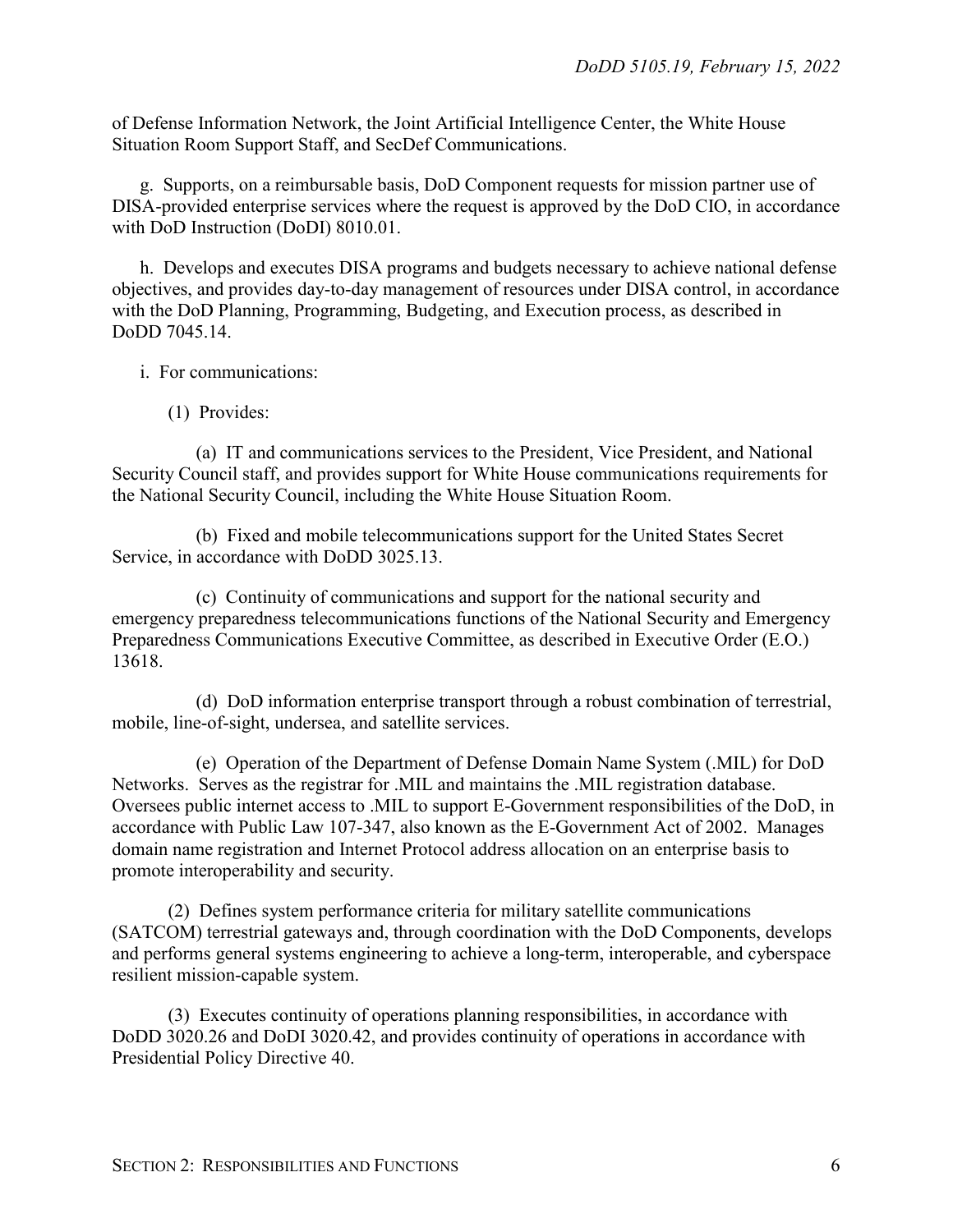(4) Supports the DoD CIO in the execution of responsibilities for select National Leadership Command Capability (NLCC) systems, which will be determined through synchronization with other relevant stakeholders within the NLCC community and the Council on Oversight of the National Leadership Command, Control, and Communications System.

j. For operation, maintenance, and security of the DISA portion of the DoDIN:

(1) Executes DoDIN operations and defensive cyberspace operations-internal defensive measures on DISA-managed elements of the DoDIN. Takes necessary action to isolate, disconnect, and shutdown information systems (including websites) on the DoDIN posing a threat or potential threat to operations and security of the DoDIN, in support of the Commander, United States Cyber Command (USCYBERCOM), consistent with DoDIs 8010.01 and 8510.01.

(2) Plans, engineers, tests, procures, operates, secures, maintains, and manages DISN capabilities and their access points and boundary protections to meet DoD mission requirements for end-to-end interoperability through technical refreshes, technical evolution, and sustainment.

(3) Provides network operations for DoD-wide operational, organizational, and technical capabilities for operating and defending the DISN.

(4) Executes defensive cyberspace operations-internal defensive measures to secure the DISN and DISN services from cyberspace intrusion, exploitation, and exfiltration.

(5) Operates and evolves a cybersecurity service provider program to service the DoD, in accordance with DoDI 8530.01.

(6) Executes C2 to operate and defend DISA's portion of the DoDIN for networks and network services, computing, enterprise services, cybersecurity, senior leadership communications, warfighting C2 communications, and information-sharing capabilities.

(7) Provides situational awareness to make informed C2 decisions by tracking network incidents, outages, anomalies, and intelligence, for example, in support of OSD, Joint Staff, CCMDs, and MILDEPs. Network operations and SATCOM situational awareness is obtained through the operational and technical integration of enterprise management and defensive actions and activities across all levels of command, in accordance with DoDIs 8410.02 and 8420.02.

(8) Provides critical time dissemination services to meet system timing requirements throughout the DoDIN, in accordance with CJCS Instruction 6130.01G.

(9) Provides engineering, architecture, and provisioning support for integrated DoDIN operations, including enterprise management, content management, and mission assurance, in accordance with Joint Publication 3-12.

k. For cybersecurity:

(1) Plans, engineers, acquires, tests, and fields enterprise cybersecurity capabilities to support DoD mission requirements.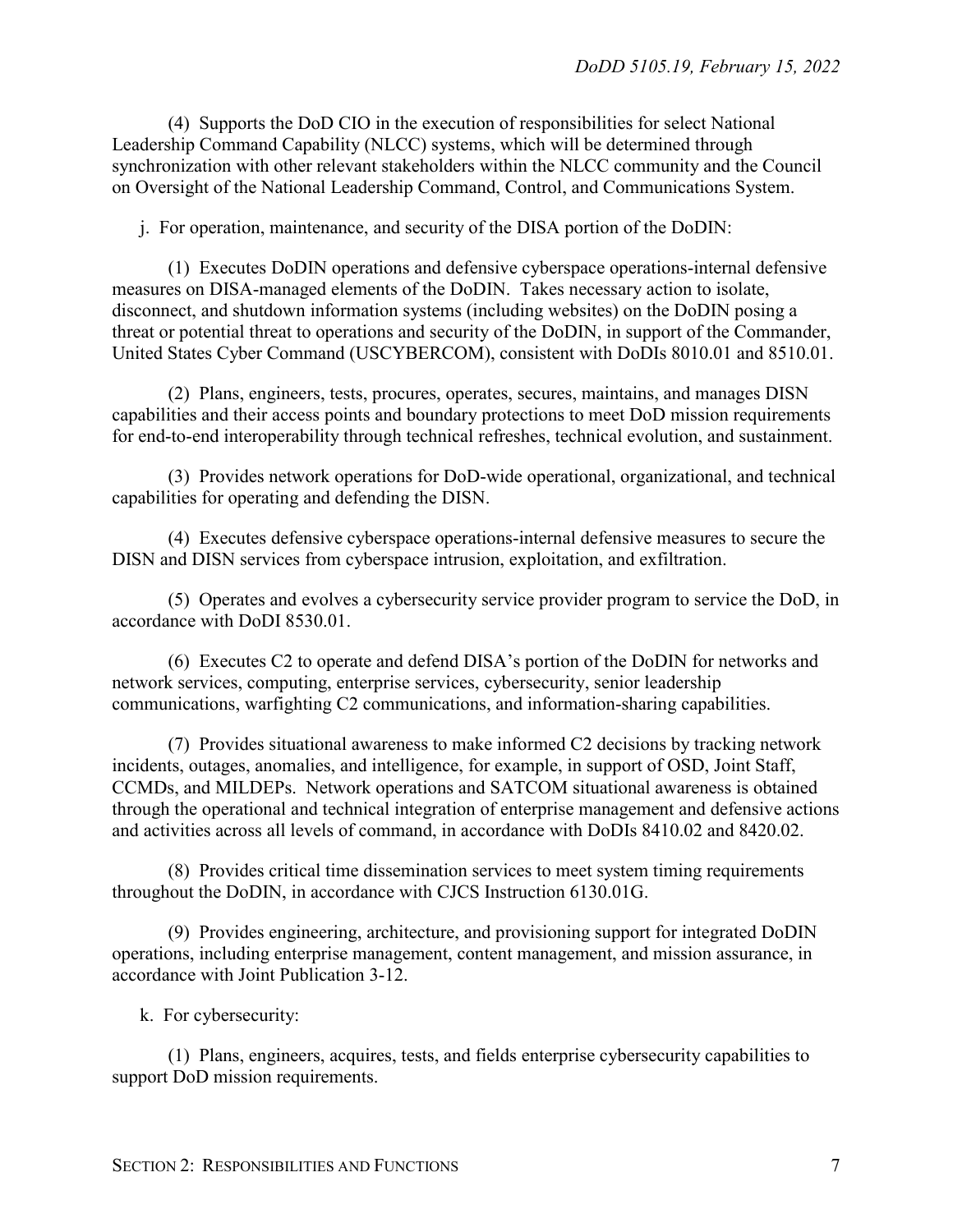(2) Integrates cybersecurity activities into DISA operations; acquisition programs; acquisition of systems and services containing IT; and exercises, plans, doctrine, strategies, policies, and architectures. Conducts and reports cybersecurity activities in accordance with DoDD 5240.06 and DoDIs 5000.82, 8500.01, 8510.01, and 8530.01.

(3) Supports the DoD CIO to:

(a) Achieve DoD cybersecurity, in coordination with the CJCS; the Director, National Security Agency/Chief, Central Security Service (DIRNSA/CHCSS); the Director, Defense Intelligence Agency; and the Commander, USCYBERCOM, in accordance with DoDI 8500.01. This support focuses on the implementation of a cybersecurity program that integrates the enterprise cybersecurity capabilities of personnel, operations, and technology and supports the evolution of DoDIN operations with specific attention on the performance of tasks identified in DoDIs 8530.01 and 8500.01.

(b) Develop guidance and oversight processes for the recruiting, retention, training, and professional development of the DoD IT and cybersecurity workforce in accordance with DoDD 8140.01.

(c) Establish an overarching enterprise security architecture that provides for tiered cyber defenses to protect DoD systems, information, and data from cyber threats.

(d) Develop or acquire solutions that support cybersecurity objectives for use throughout DoD.

(e) Develop cybersecurity guidance and processes to support the secure implementation of DoD cybersecurity policies, standards, and architectures, in accordance with DoDI 8500.01.

(f) Collect and make available cybersecurity data for analysis and management.

(4) Develops strategic and tactical cyberspace resilient information architecture as an integral part of the overall joint architecture, in coordination with the DIRNSA/CHCSS; the Commander, USCYBERCOM; and the Secretaries of the MILDEPs, in accordance with DoDIs 8523.01 and 8500.01.

(5) Oversees the mission assurance office of primary responsibility for both the DoDIN and cyberspace capability supply chain risk management, and executes responsibilities, in accordance with DoDD 3020.40 and DoDI 5200.44.

(6) Collaborates with other DoD Component heads to defend the DoDIN, and supports the CCDRs and deployed forces by designing and implementing proactive protections, deploying attack detection, and performing other security functions to support cyberspace resiliency.

l. For cloud, computing, and storage services:

(1) Provides a set of consolidated and interconnected core computing centers that deliver secure, defendable, and resilient on-demand services, including cloud-based web services,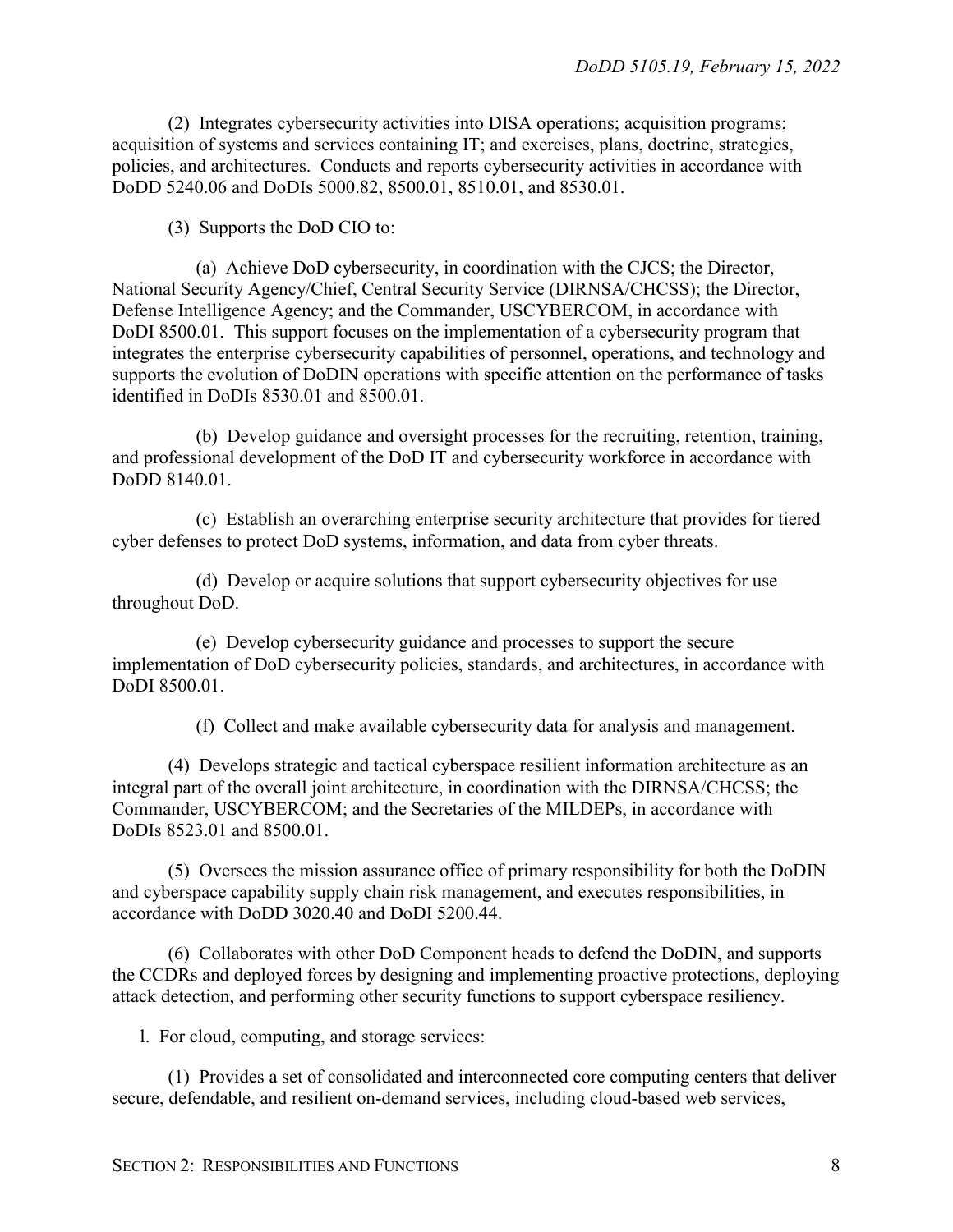production support, technical services, and end-user assistance for C2, combat support, and business functions to all DoD users and devices throughout the DoD.

(2) Delivers an assured cloud-computing environment at multiple classification levels capable of ensuring continued mission execution in the face of persistent threats.

(3) Plans, engineers, tests, procures, operates, secures, maintains, and manages cloud capabilities, their access points, and boundary protections to meet DoD mission requirements for end-to-end interoperability through technical refreshes, technical evolution, and sustainment.

(4) Supports the DoD CIO by authoring and maintaining the Cloud Computing Security Requirements Guides and Tenant Configuration Guides for the DoD.

(5) Provides high-speed network connectivity from the DoDIN to the various commercial cloud providers authorized by a DoD Provisional Authority to process DoD data.

(6) Provides government cybersecurity services for DoD and commercial cloud initiatives. Executes Defensive Cyberspace Operations-Internal Defensive Measures to secure the cloud and cloud services from cyberspace intrusion, exploitation, and exfiltration. Responsible for coordinating and maintaining information sharing with the commercial cloud service providers and USCYBERCOM to address, mitigate, and resolve cybersecurity threats that transit between the cloud environments and the DoDIN.

m. For enterprise services:

(1) Provides:

(a) Ordering and fulfillment services to deliver IT and communications services for the DoD Components.

(b) Enterprise applications, foundational services, core mission services, cybersecurity services, data services, and associated infrastructure commonly used across the DoD Components that provide optimized and integrated enterprise service offerings enabling DoD-wide efficiencies, effectiveness, and improved responsiveness to dynamic joint and coalition mission partner needs.

(c) IT enterprise services to the DoD Components, in accordance with DoDDs 5144.02 and 5205.07, DoDI 5205.11, and the DoD CIO DoD Special Access Program IT Programs Strategy 2017-2022.

(2) Develops, integrates, operates, and sustains secure and operationally resilient core enterprise services; issues guidance and sets standards for the development, testing, and implementation of enterprise services and other enterprise service-related tools and infrastructure for the DoD.

(3) Defines system performance criteria for DISA-engineered, -designed, -acquired, tested, and -managed DoD information enterprise systems through coordination with the DoD Components. Develops and performs general systems engineering to achieve a long-term,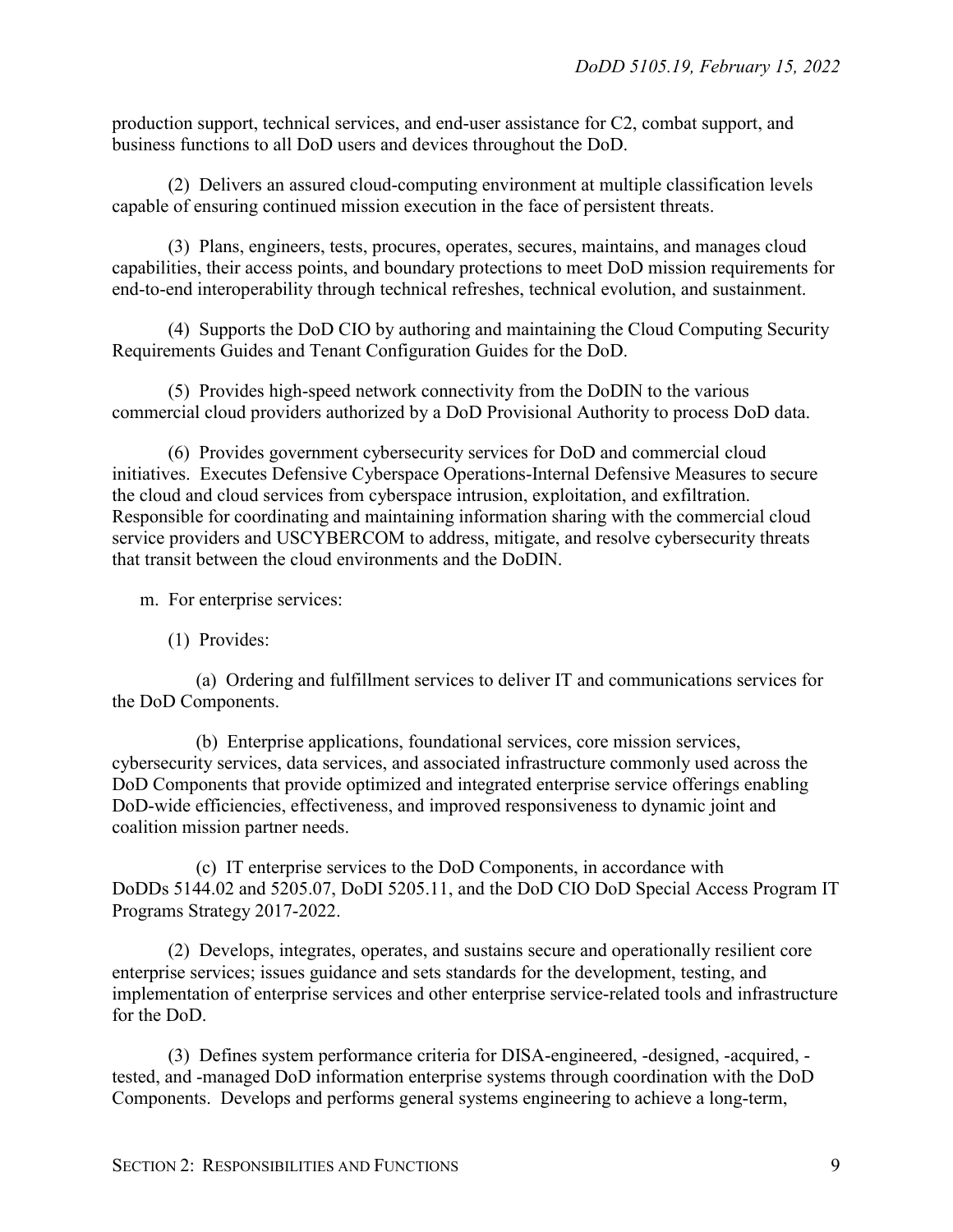interoperable, secure, and cyberspace resilient mission-capable system. Analyzes DoD information systems and services regarding performance under benign and cyberspace threat conditions, as well as their associated plans, programs, and budgets, to identify areas of deficiency, and makes recommendations or initiates corrective action, as appropriate.

n. For C2 capabilities, in accordance with DoDD 3700.01 and DoDI 5000.02:

(1) Leads system engineering support to sustain and modernize the DoD information enterprise that supports DoD C2 enabling capabilities.

(2) Ensures system integration, interoperability, and standardization of DoD C2 capabilities among the DoD Components.

(3) Provides:

(a) IT capabilities in support of the DoD's deliberate planning, crisis action planning, resource allocation, program execution, and global force management processes and C2 mission.

(b) Management advice and technical services for the design, development, deployment, and evolution of CCMD center systems, to include support for the National Military Command System and supporting communications.

(c) Centralized management and configuration control of select National Leadership Command, Control, and Communications System and National Military Command System C2 capabilities as directed by the DoD CIO and Council on Oversight of National Leadership Command, Control, and Communications Systems.

o. For NLCC:

(1) Plans, engineers, programs, budgets, finances, executes, installs, implements, operates, sustains, modernizes, and manages the configuration for select NLCC systems in coordination with the DoD CIO, including continuity of government communications, in accordance with Presidential Policy Directive 40.

(2) Adheres to communications requirements and continuity policy, as directed by the Under Secretary of Defense for Policy.

p. Regarding plans, programs, budgets, finances for DoD IT modernization and reform, designs, develops, implements, operates, and sustains:

(1) Network and service optimization reform initiatives (e.g., Joint Service Provider and Fourth Estate Network Optimization), in accordance with DoD strategies (e.g., the DoD Cyber Strategy, DoD Digital Modernization Strategy, and the National Defense Business Operations Plan), including selling supplies integral to the provision of computing and telecommunications services.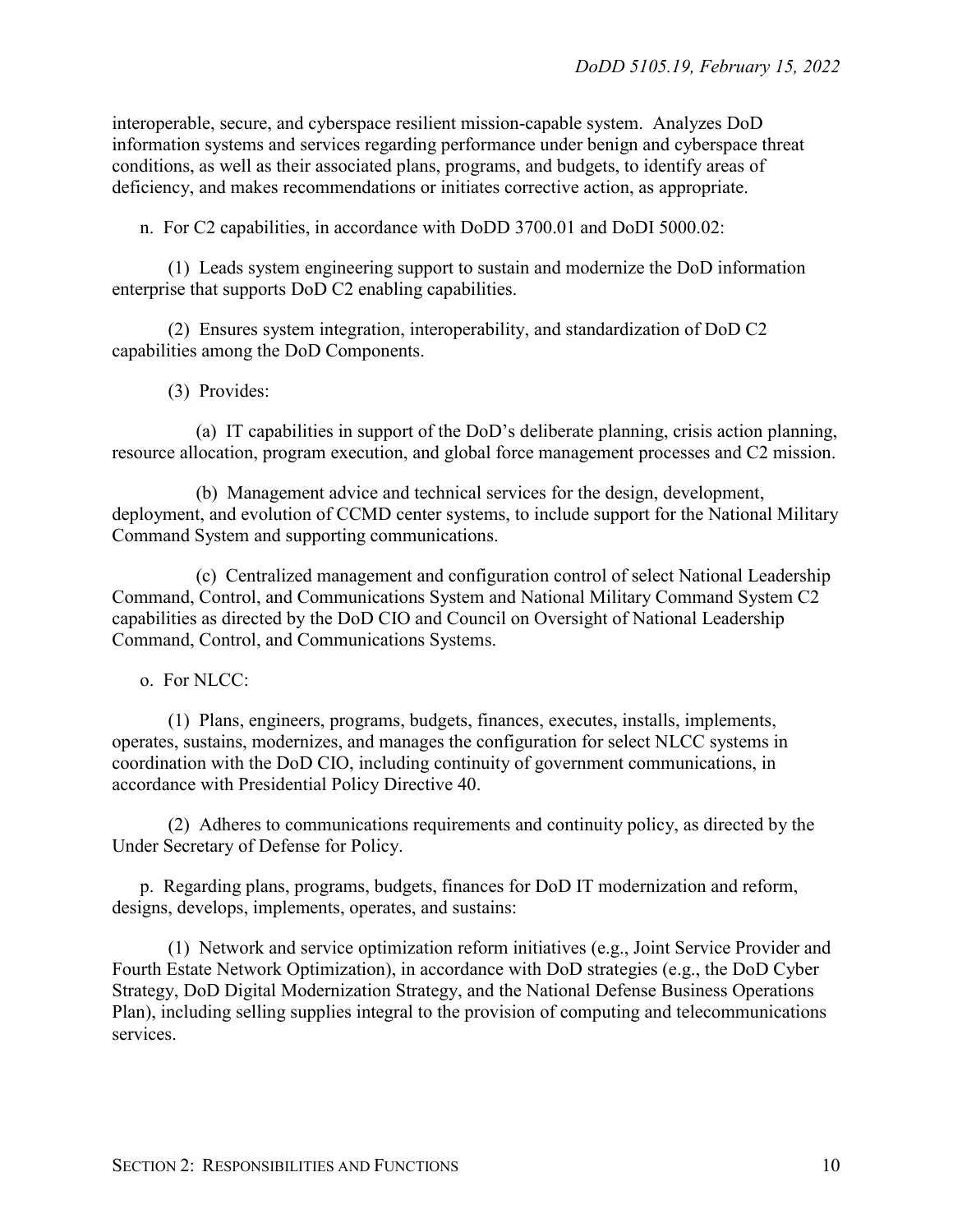(2) Cloud and Data Center optimization reform initiatives, enterprise collaboration, and IT tools reform initiatives, in accordance with the DoD Digital Modernization Strategy and the National Defense Business Operations Plan.

q. For joint interoperability, testing, and standards:

(1) Develops integrated architectures based on the DoD architectural framework and provides systems engineering support for command, control, and communications (C3) and cyberspace capabilities.

(2) Provides IT standards, testing, and evaluation for standards conformance and joint interoperability. Conducts radio waveform standards conformance testing and serves as the radio waveform standards conformance certification authority.

(3) Serves as the DoD authority for certifying the interoperability of IT systems, including National Security Systems, and evaluates and certifies joint, multinational, and interagency IT interoperability, consistent with DoDIs 8100.04 and 8330.01, through the Joint Interoperability Test Command.

(4) Maintains an independent operational test agency to adequately plan, execute, and report on operational test and evaluation, in accordance with DoDI 5000.89.

(5) Oversees IT standards for DoD and integrates DoD information systems and networks serving both U.S. and authorized foreign partners. Organizes, chairs, and participates in U.S. military and commercial IT standards bodies to develop, publish, and maintain established and developmental interoperability standards, in accordance with DoDI 8310.01. Represents DoD interests in Federal, nongovernmental, international, and allied IT standards bodies, consistent with the guidance of the DoD CIO.

(6) Maintains the DoD IT Standards Registry, which can be accessed online through DISA's Global Information Grid Technical Guidance Federation using DISA's homepage.

(7) Participates with the DoD CIO in the development of DoD IT enterprise architecture products, including reference design, reference architectures, and solution architectures.

r. For electromagnetic spectrum operations:

(1) Develops integrated spectrum plans and strategies, in coordination with the DoD CIO, the CJCS, the CCDRs, and the Secretaries of the MILDEPs to develop and maintain joint electromagnetic spectrum operations architectures to address current and future needs for DoD electromagnetic spectrum operational access.

(2) Provides spectrum operations and management support to the DoD CIO, the CJCS, the CCDRs, the Secretaries of MILDEPs, and the Directors of the Defense Agencies.

(3) Provides engineering support and acquisition advice to the DoD CIO for the analysis of spectrum-dependent system technology, including new and emerging spectrum technologies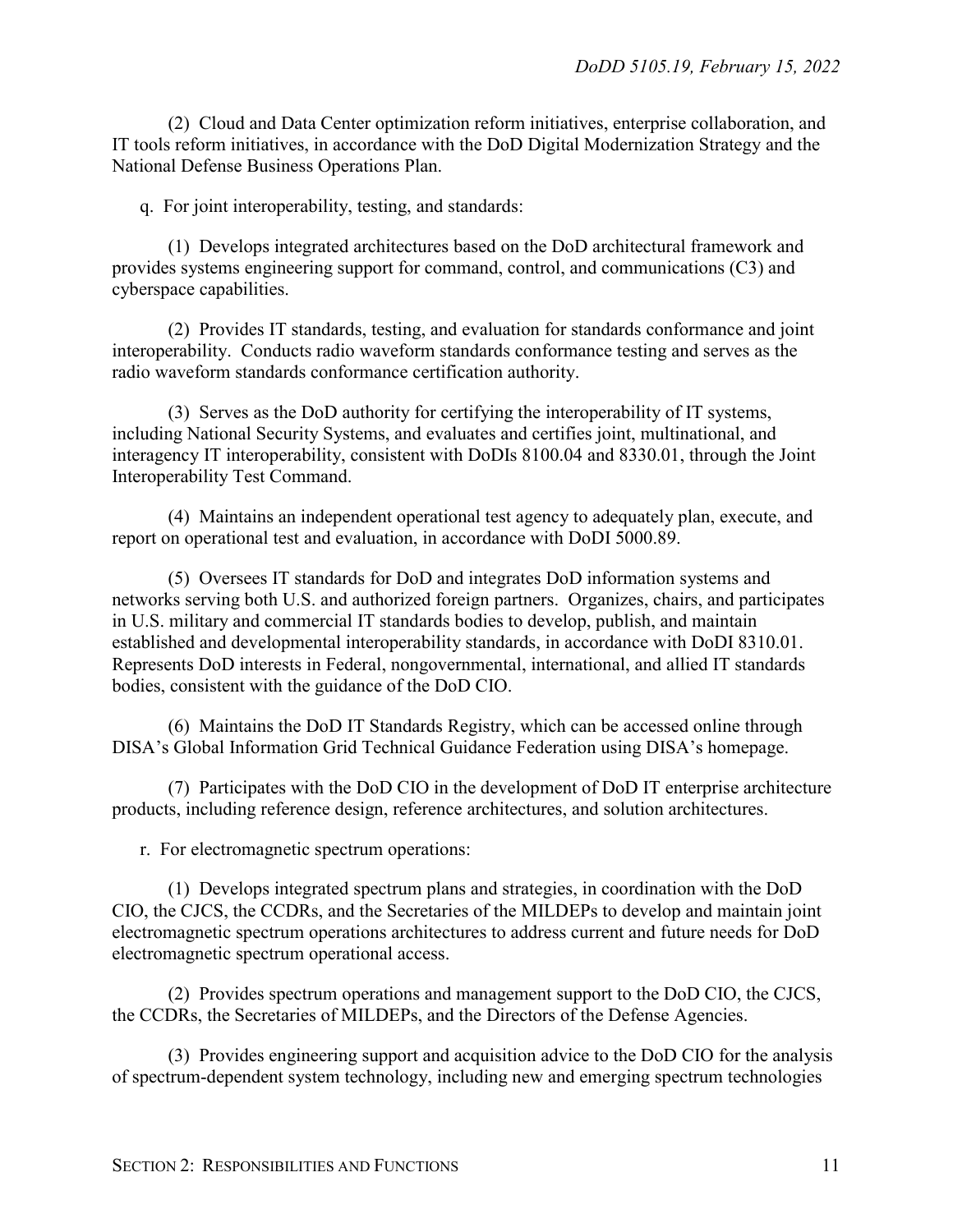that improve the Department's ability to be agile, effective, and efficient within the electromagnetic spectrum.

(4) Establishes and maintains the capability to perform required electromagnetic compatibility analyses and studies to support effective use of the spectrum-dependent systems in electromagnetic environments and accomplish national security and military objectives, in accordance with DoDIs 3222.03, 4650.01, and 8330.01.

(5) Develops, maintains, and enhances DoD joint enterprise spectrum management information systems and components, including data capture of DoD spectrum management and operations-related information into the Joint Spectrum Data Repository, and other analytical tools and capabilities accessible to DoD and OSD Components for information sharing, in accordance with DoDI 8320.05.

(6) Provides engineering, regulatory, and legislative support to the DoD CIO on national and international spectrum issues.

(7) Provides, as directed by the DoD CIO, representation to national and international spectrum organizations, bodies, and forums, including treaty level delegations and bilateral and multinational processes, as appropriate.

(8) Supports DoD CIO in the development and coordination of DoD positions and technical work as part of the U.S. preparatory process for the International Telecommunication Union Study Groups leading up to the World Radiocommunication Conference (WRC) engagements and participates in other international spectrum forums. Provides a DoD enterprise‐level collaboration and risk reporting capability in support of the DoD WRC preparatory process. Assists DoD in conducting mission capabilities spectrum risk assessments, international outreach and coalition building, North Atlantic Treaty Organization WRC preparatory process and position development in accordance with DoDI 4650.01.

(9) Supports the DoD CIO in the development of DoD national and international satellite registration, coordination processes, policies, and activities impacting DoD satellites, and represents the DoD at national and international satellite coordination forums. Coordinates, as necessary, with the Assistant Secretary of Defense for Space Policy through the DoD CIO.

s. For acquisition and procurement:

(1) Streamlines acquisition and contracting processes to support the DoDIN enterprise.

(2) Implements acquisition and procurement best practices that allow for agility in development and rapid deployment of capabilities to the warfighter.

(3) Effectively researches, identifies, acquires, tests, and delivers commercial advanced technology and services in support of DISA IT systems and operations when most advantageous and cost effective.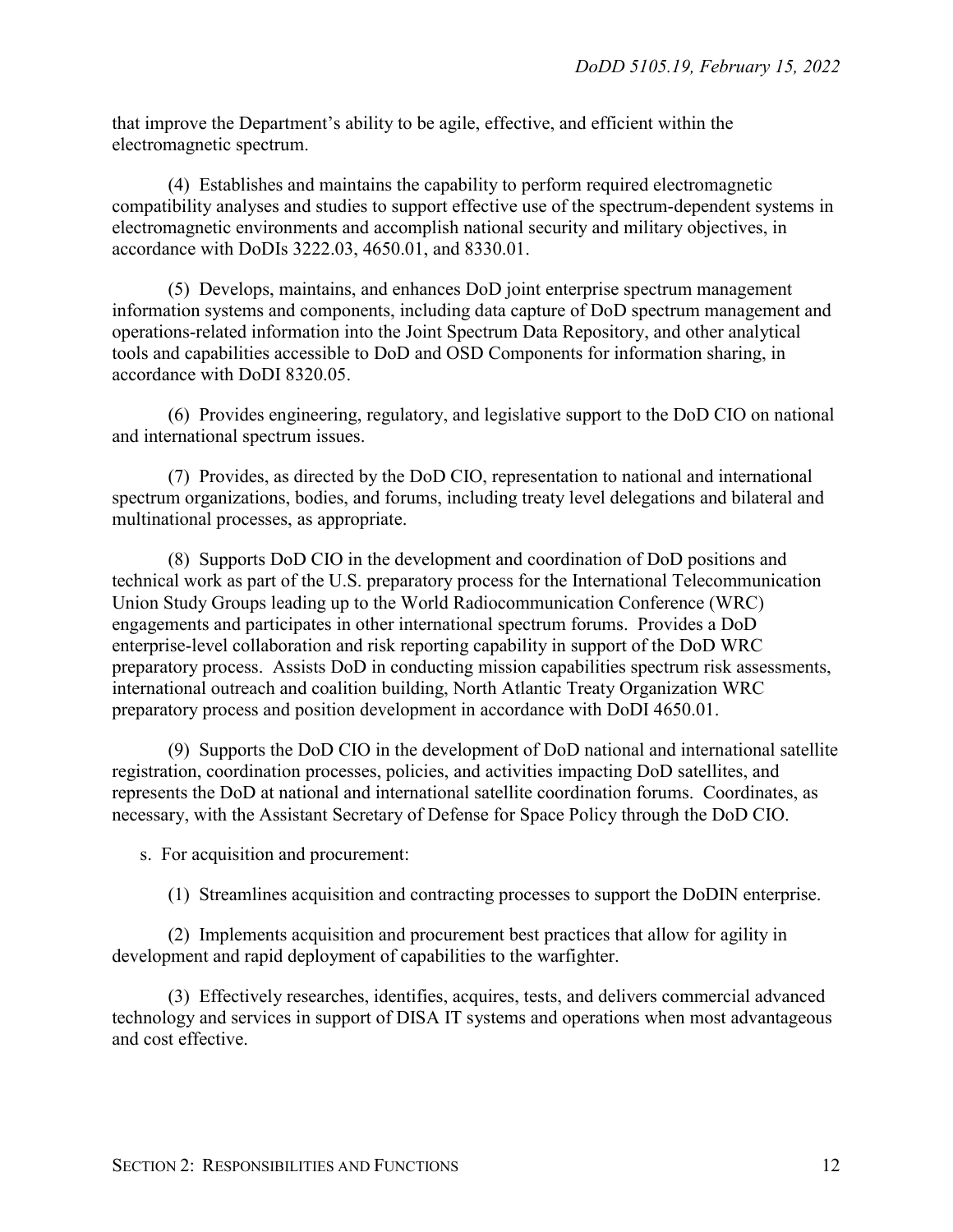(4) Provides tailored acquisition and procurement policies, processes, procedures, tools, products, life-cycle oversight, and a qualified workforce that acquires quality products and services to satisfy user needs and provide improvements to mission capabilities.

(5) Procures IT solutions for requirements accepted by the Defense Information Technology Contracting Organization, which include IT equipment and services, cyberspace technology such as fiber optics, long-haul telecommunications, and testing requirements in support of mission objectives.

(6) Coordinates, as necessary, on acquisition matters with the Under Secretary of Defense for Acquisition and Sustainment, through the DoD CIO.

t. Performs DoD SATCOM program management activities in accordance with DoDI 8420.02, including enterprise SATCOM management and control capability development, integration, and hosting, and SATCOM gateway modernization, sustainment, and synchronization. Coordinates, as necessary, with the Assistant Secretary of Defense for Space Policy through the DoD CIO.

u. Uses existing systems, facilities, and services of the DoD or other Federal departments and agencies, when possible, to achieve maximum efficiency and economy.

v. Participates, as appropriate, in the periodic review of Defense Agencies and DoD Field Activities, in accordance with Section 192(c) of Title 10, U.S.C.

w. Designs and manages DISA programs and activities to improve performance, economy, and efficiency, with particular attention to the requirements of DISA's organizational customers, internal and external to the DoD.

x. Performs other duties as assigned by the SecDef or the DoD CIO.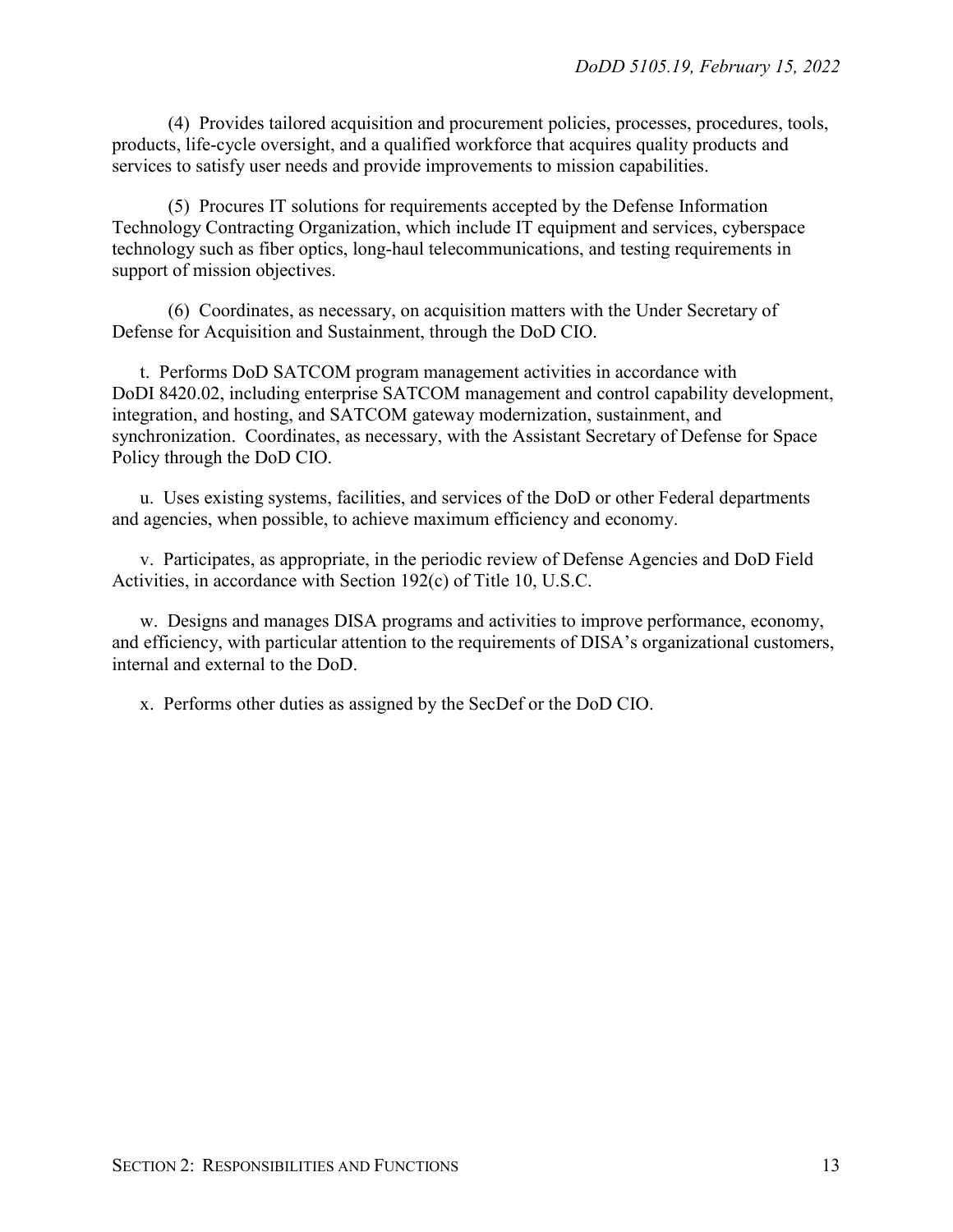### **SECTION 3: RELATIONSHIPS**

#### <span id="page-13-1"></span><span id="page-13-0"></span>**3.1. DIRECTOR, DISA.**

Under the authority, direction, and control of the DoD CIO, the Director, DISA:

a. Reports directly to the DoD CIO.

b. As the Commander, Joint Force Headquarters-Department of Defense Information Network, serves under the operational control of the Commander, USCYBERCOM, pursuant to the November 13, 2014 CJCS Execute Order.

c. Maintains appropriate liaison with the other DoD Components, OSD Components, agencies, and departments of the Executive Branch; State and local government organizations; foreign governments; and international organizations to exchange information and integrate efforts on programs and activities related to assigned responsibilities. Communications with foreign governments with the purpose of entering into international agreements must be coordinated with the General Counsel of the Department of Defense and be conducted in accordance with DoDI 5530.03.

d. Provides advice and technical support to the DoD CIO, including representation to international and North Atlantic Treaty Organization forums, as well as the DoD CIO Executive Board and the Digital Modernization Infrastructure Executive Committee, as directed by the DoD CIO.

e. Coordinates with:

(1) The DIRNSA/CHCSS on all National Security Directive 42 matters.

(2) The Director, Defense Intelligence Agency on systems engineering and cybersecurity-related responsibilities of the Joint Worldwide Intelligence Communications System, DoD intelligence information systems, and non-cryptographic Sensitive Compartmented Information systems.

f. Supports Commander, USCYBERCOM orders and directives when securing, operating, and defending all DISA elements of the DoD information enterprise, providing C2 for DISA network operations centers.

g. Manages and collaborates with all organizational customers who receive DISA products and services in accordance with DISA's Defense Working Capital Fund processes.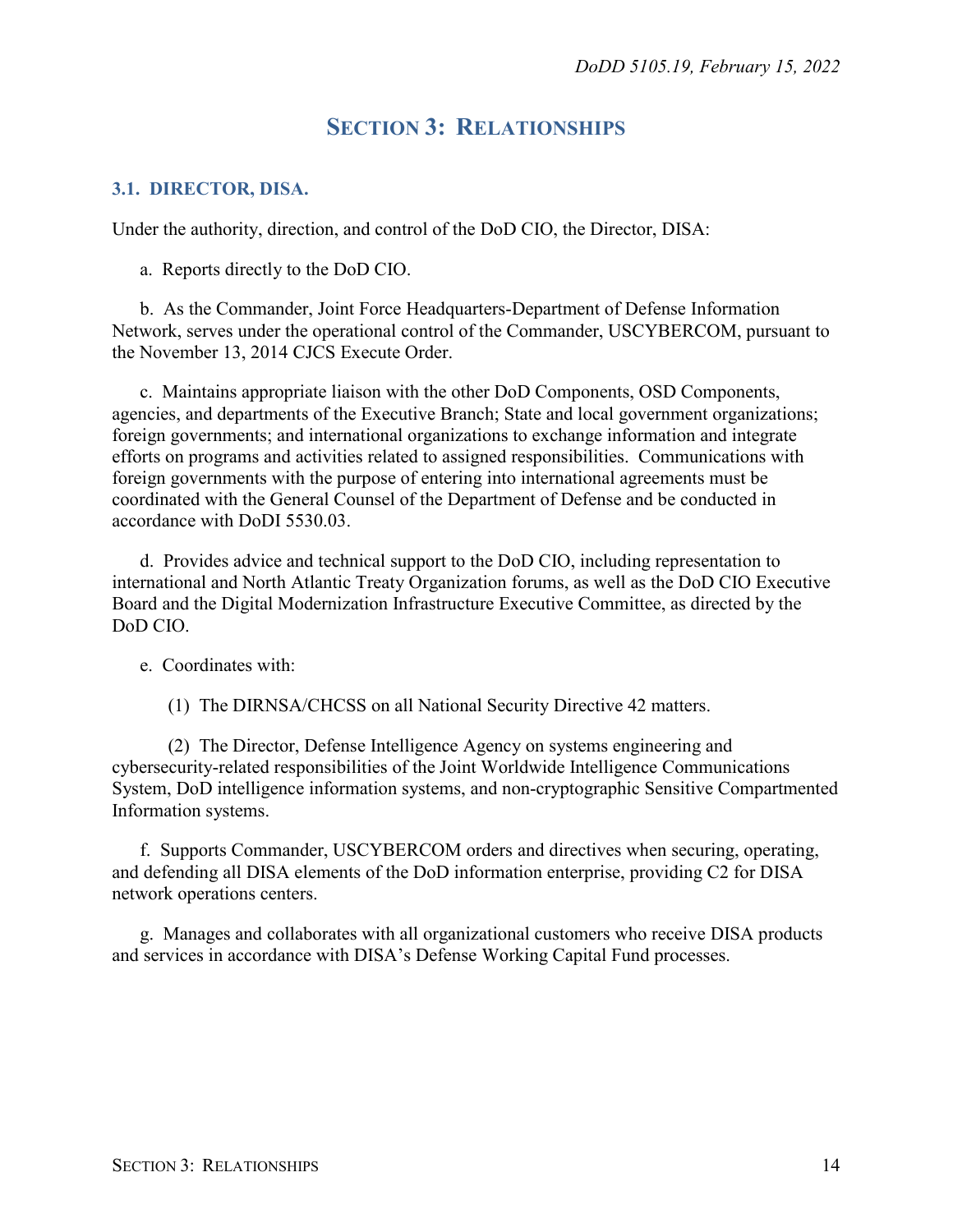#### <span id="page-14-0"></span>**3.2. DOD CIO.**

In addition to Paragraph 3.4., the DoD CIO:

a. Provides guidance and direction to the Director, DISA on policies, programs, and procedures related to the development and operation of the networks, C3, enterprise-wide integration of DoD information matters, network operations, cybersecurity, electro-magnetic spectrum, and IT systems, services, and capabilities provided by the DISA.

b. Consults with the CJCS to obtain recommendations and develop guidance and direction for DISA to ensure all services and capabilities provided are operated and maintained at levels that meet the operational readiness and warfighting requirements of the CCDRs.

c. Provides guidance and direction to the Director, DISA as required to implement statutory and regulatory responsibilities.

#### <span id="page-14-1"></span>**3.3. CJCS.**

In addition to Paragraphs 3.4. and 3.7., the CJCS:

a. Communicates directly with the Director, DISA regarding CSA matters.

b. Leads development of operational requirements for the layered protection of the DoDwide elements of the DoD information enterprise as inputs to the DoD CIO and Commander, USCYBERCOM, for cybersecurity protective measures, tools, and capabilities.

c. Reviews and assesses the responsiveness and readiness of DISA to support operating forces in the event of war or threats to national security and makes recommendations, in accordance with Section 193 of Title 10, U.S.C., and the Unified Command Plan. Facilitates communications with the CCDRs to improve DISA support for the CCMDs.

d. Provides IT standards advice, support, and representation, in accordance with DoDI 8310.01.

e. Helps the DoD CIO develop guidance for the Director, DISA and the CCDRs to serve as the basis for interrelationships among these organizations.

f. Reviews and provides recommendations on the DISA military workforce program to the DoD CIO, as appropriate.

g. Advises the SecDef, in coordination with the DoD CIO, on behalf of the CCDRs, on C3 and cyberspace capabilities requirements and priorities fulfilled by DISA.

h. Provides to the Director, DISA, support and logistical planning information that affects the responsibilities and functions assigned to the Director, DISA.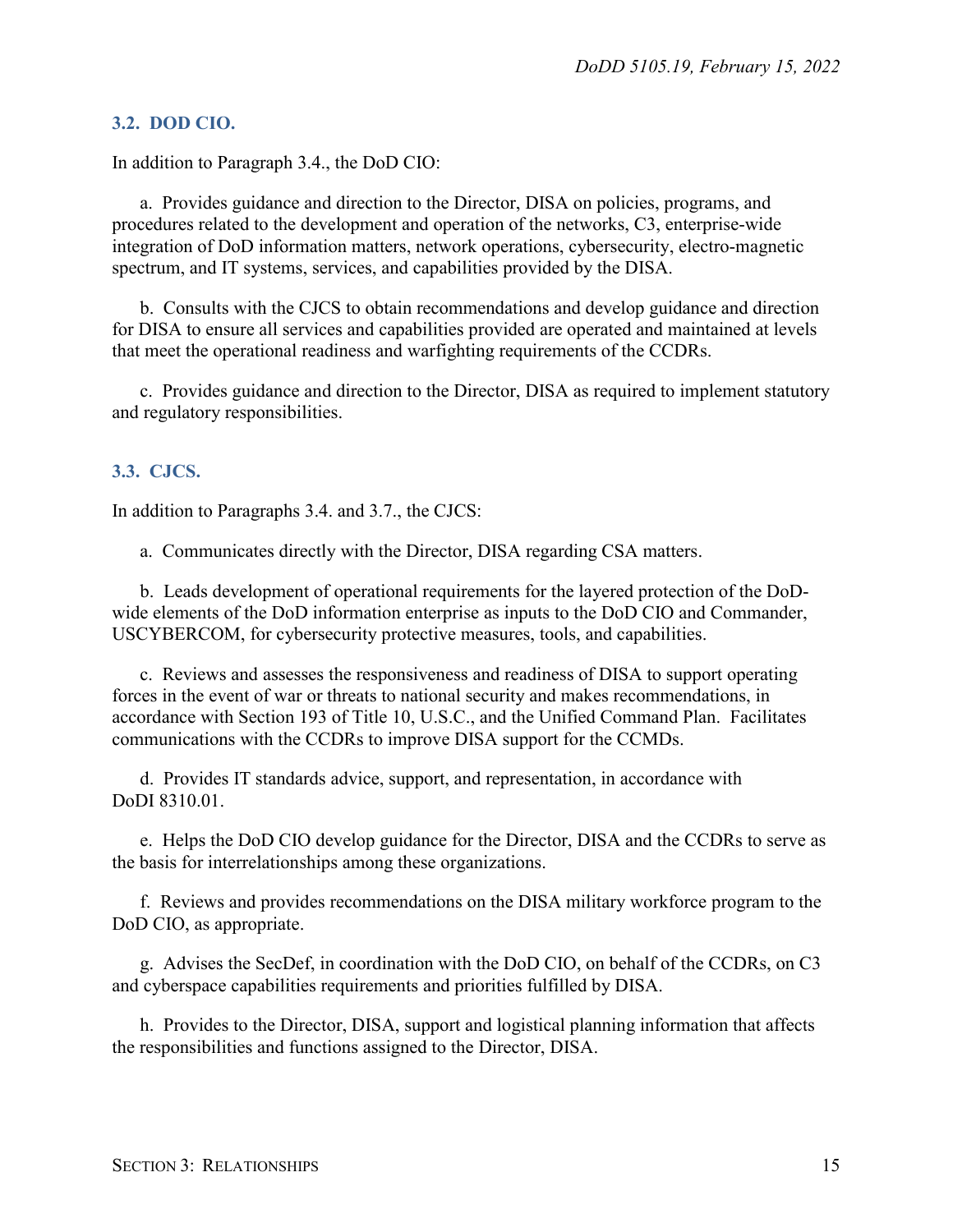#### <span id="page-15-0"></span>**3.4. OSD PRINCIPAL STAFF ASSISTANTS AND DOD COMPONENT HEADS.**

The OSD Principal Staff Assistants and DoD Component heads coordinate with the Director, DISA on matters under their purview related to the authorities, responsibilities, and functions assigned to the Director, DISA.

#### <span id="page-15-1"></span>**3.5. CCDRS.**

In addition to Paragraphs 3.4., and 3.7., the CCDRs advise and coordinate with the Director, DISA on plans, policies, intelligence, and decisions to synchronize the development of DoDIN requirements, and articulate CCMD requirements that affect DISA elements of the DoDIN.

#### <span id="page-15-2"></span>**3.6. COMMANDER, USCYBERCOM.**

In addition to Paragraphs 3.4., 3.5., and 3.7., the Commander, USCYBERCOM:

a. Articulates USCYBERCOM requirements to enable DISA to plan and program resources adequately.

b. Collaborates with the Director, DISA to develop the appropriate concept of operations and supporting tactics, techniques, and procedures for DISA support to cyberspace operations.

c. Serves as the operational lead for the full spectrum of cyberspace operations coordinating and directing DoDIN operations and defense.

#### <span id="page-15-3"></span>**3.7. DOD COMPONENT HEADS.**

In addition to Paragraph 3.4., the DoD Component heads:

a. Advise the Director, DISA of funding requirements for effective operations, maintenance, and scheduled implementation of new subsystems or projects.

b. Coordinate with the Director, DISA on all program activities that include or are related to C3 and cyberspace capabilities. Provide programmatic documents and technical specifications to DISA for prior review and coordination for all C3 and cyberspace capabilities for which DISA has execution, review, development, integration, testing, or support responsibilities. Obtain Director, DISA concurrence for programmatic or technical changes affecting funding or interoperability of C3 and cyberspace capabilities for which DISA has primary responsibility. To facilitate collaboration with DISA:

(1) Provide for review, and approval before execution, of the technical specifications and standards and related contract management requirements impacting configuration, cost, performance, or schedules for all systems for which DISA is responsible.

(2) Coordinate with the Director, DISA on draft acquisition plans and request DISA representation on source selection activities that impact systems for which DISA is responsible.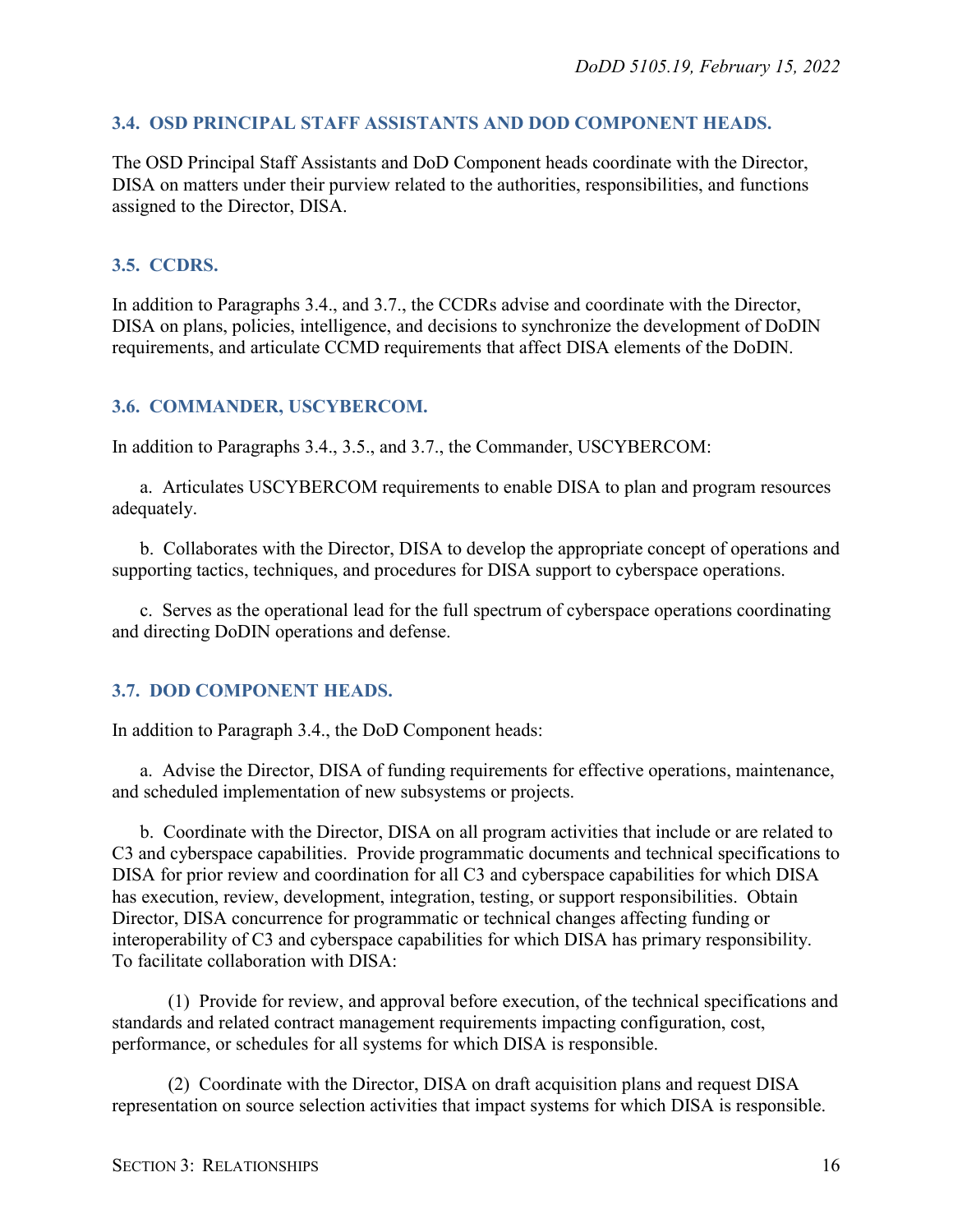c. Identify requirements for DISA support for networks, telecommunications, IT systems, services, defensive cybersecurity operations, and capabilities to the Director, DISA. As appropriate, provide planning, programming, and budgeting support. Enable adequate preparation of doctrine, organization, training, material, leadership, personnel, and facilities to support fielding capabilities or services.

#### <span id="page-16-0"></span>**3.8. DIRNSA/CHCSS.**

In addition to Paragraphs 3.4. and 3.7., the DIRNSA/CHCSS:

a. Provides foreign signals intelligence and cybersecurity products and services to support DISA and its subordinate elements to accomplish their assigned mission.

b. Provides technical expertise on boundary defense of the DoDIN, emerging threats, and the integration of new cyberspace defense capabilities.

c. Maintains a liaison to facilitate vital information exchange, coordinate actions, and partner on innovations to attain mission success.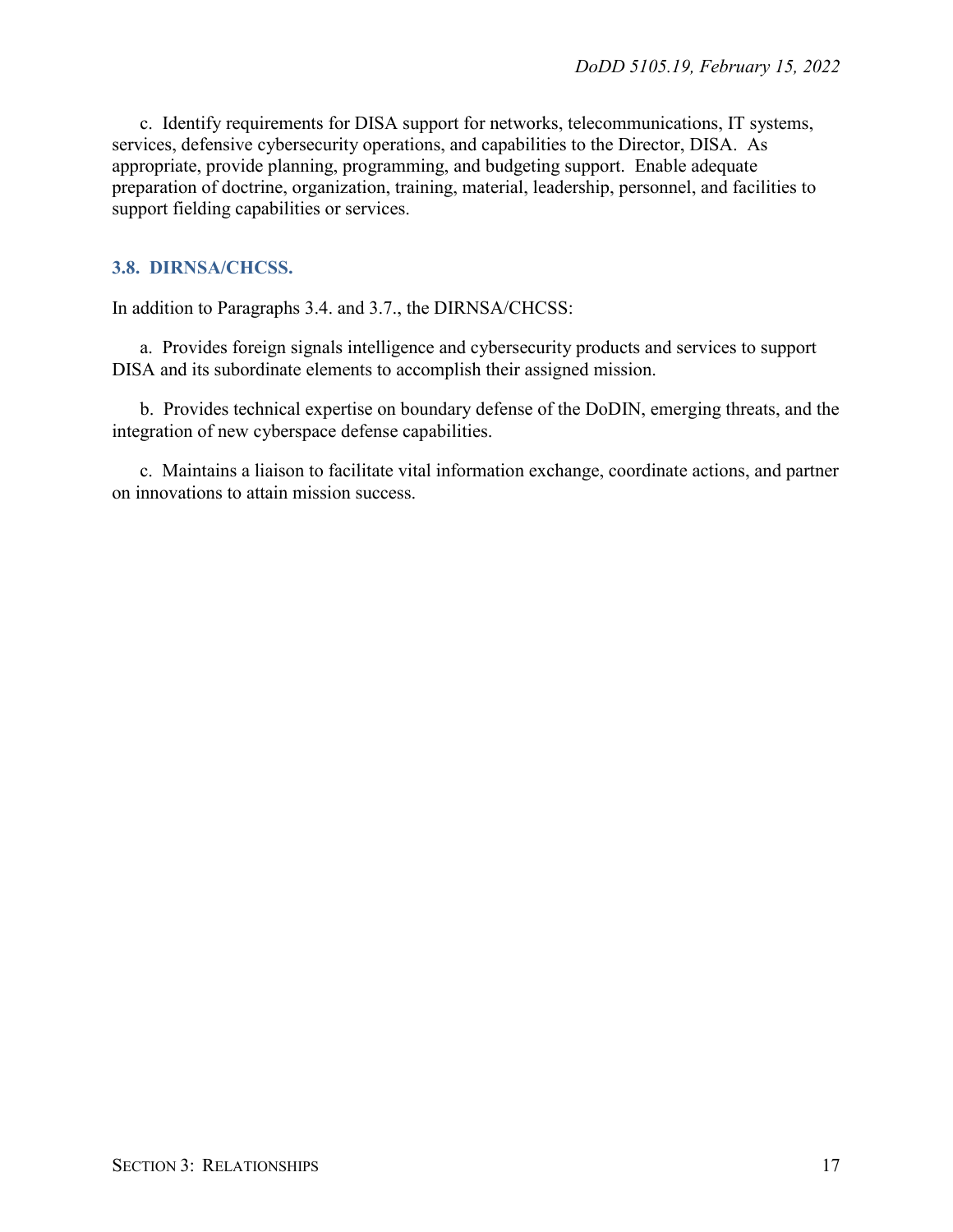### **SECTION 4: AUTHORITIES**

<span id="page-17-0"></span>The Director, DISA is delegated authority as described in this section.

#### <span id="page-17-1"></span>**4.1. GENERAL AUTHORITIES.**

a. Communicate directly with the other DoD Component heads and OSD Component heads, as necessary, to carry out assigned responsibilities and functions, including the transmission of requests for advice and assistance. Communications to the MILDEPs must be transmitted through the Secretaries of the MILDEPs, their designees, or as otherwise provided in law or directed by the SecDef in other DoD issuances. Communicating to the CCDRs must be in accordance with DoDD 5100.01 or as otherwise stipulated in this directive.

b. Communicate with other Federal agencies and government officials, State and local officials, members of the public, and representatives of foreign governments, as appropriate, and pursuant to DoD policy, to carry out assigned responsibilities and functions. Communications with representatives of the Legislative Branch must be conducted through the Office of the Assistant Secretary of Defense for Legislative Affairs, except for communications with defense appropriations committees, which must be coordinated through the Under Secretary of Defense (Comptroller)/Chief Financial Officer, Department of Defense, and consistent with the DoD Legislative Program.

c. Obtain reports and information consistent with DoDI 8910.01, as necessary, to carry out assigned responsibilities and functions.

d. Direct, administer, and provide services to foreign governments under foreign military sales, in accordance with Sections 2151, et seq., and 2751, et seq., of Title 22, U.S.C., and the Defense Security Cooperation Agency Manual 5105.38-M.

e. Approve conferences, in accordance with the June 26, 2016 Assistant Deputy Chief Management Officer Memorandum.

f. Nothing in this issuance should infringe on DoD IG statutory independence and authority as articulated in Title 5, U.S.C., Appendix, also known as "the Inspector General Act of 1978, as amended." In the event of any conflict between this issuance and the Office of DoD IG statutory independence and authority, the Inspector General Act of 1978, as amended, takes precedence.

#### <span id="page-17-2"></span>**4.2. HUMAN RESOURCES.**

a. Exercise the powers vested in the SecDef by Sections 301, 302(b), 3101, and 5107 of Title 5, U.S.C., and Chapter 81 of Title 10, U.S.C., as amended, on the employment, direction, and general administration of DISA civilian personnel.

b. Fix rates of pay for wage-grade employees exempted from Chapter 51 of Title 5, U.S.C., also known as "The Classification Act of 1949," by Section 5102 of Title 5, U.S.C., on the basis of rates established pursuant to the Federal wage system.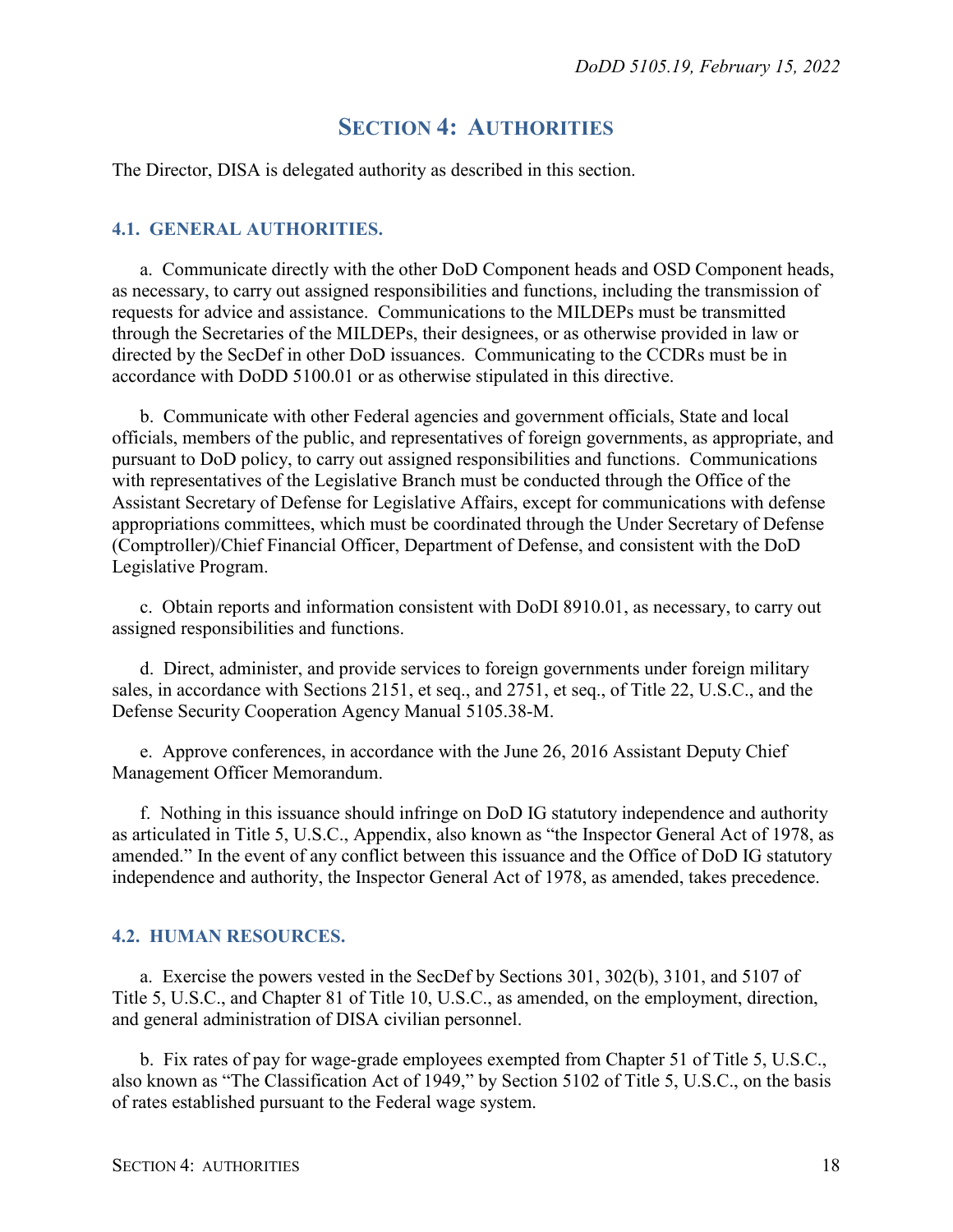c. Administer oaths of office to those entering the DoD, or any other oath required by law in connection with employment therein, in accordance with Section 2903 of Title 5, U.S.C., and designate in writing, as necessary, officers and employees of DISA to perform this function.

d. Establish the DISA Incentive Awards Board and authorize cash awards to, and incur necessary expenses for the honorary recognition of, civilian employees of the U.S. Government whose suggestions, inventions, superior accomplishments, or other personal efforts, including special acts or services, benefit or affect DISA, or its subordinate activities, pursuant to Section 4503 of Title 5, U.S.C., applicable Office of Personnel Management regulations, and Volume 451 of DoDI 1400.25.

e. Use advisory committees and employ temporary or intermittent experts or consultants, as approved by the SecDef or the Director of Administration and Management, for the performance of Director, DISA responsibilities and functions, consistent with Sections 173 and 174 of Title 10, U.S.C.; Section 3109 of Title 5, U.S.C.; Section 2 of the Appendix of Title 5, U.S.C.; and DoDIs 5105.04 and 5105.18.

f. Authorize and approve:

(1) Travel for military and civilian personnel assigned or detailed to DISA, in accordance with Joint Travel Regulations.

(2) Invitational travel for non-DoD personnel whose consultative, advisory, or other highly specialized technical services are required in a capacity that is directly related to, or in connection with, DISA activities, in accordance with Joint Travel Regulations.

(3) Overtime work for DISA civilian personnel, in accordance with Section 5542 of Title 5, U.S.C., and Parts 550 and 551 of Title 5, Code of Federal Regulations.

(4) The expenditure of funds available for travel by military personnel, assigned or detailed to DISA, for expenses incident to attending meetings of technical, scientific, professional, or other similar organizations when the approval of the SecDef or a designee is required by Section 455 of Title 37, U.S.C.

(5) Waivers of indebtedness for DISA employees, in accordance with Section 5584 of Title 5, U.S.C.

#### <span id="page-18-0"></span>**4.3. SECURITY.**

a. Designate positions within DISA using the Defense Counterintelligence and Security Agency Position Designation Automated Tool. All positions will be assigned a designation using the criteria found in Parts 731 and 732 of Title 5, Code of Federal Regulations and DoDI 5200.02, and will be documented in the Defense Civilian Personnel Data System, or other authorized DoD automated system. The Position Designation Automated Tool will be used to help assign a position designation and to identify the background investigation required of the position.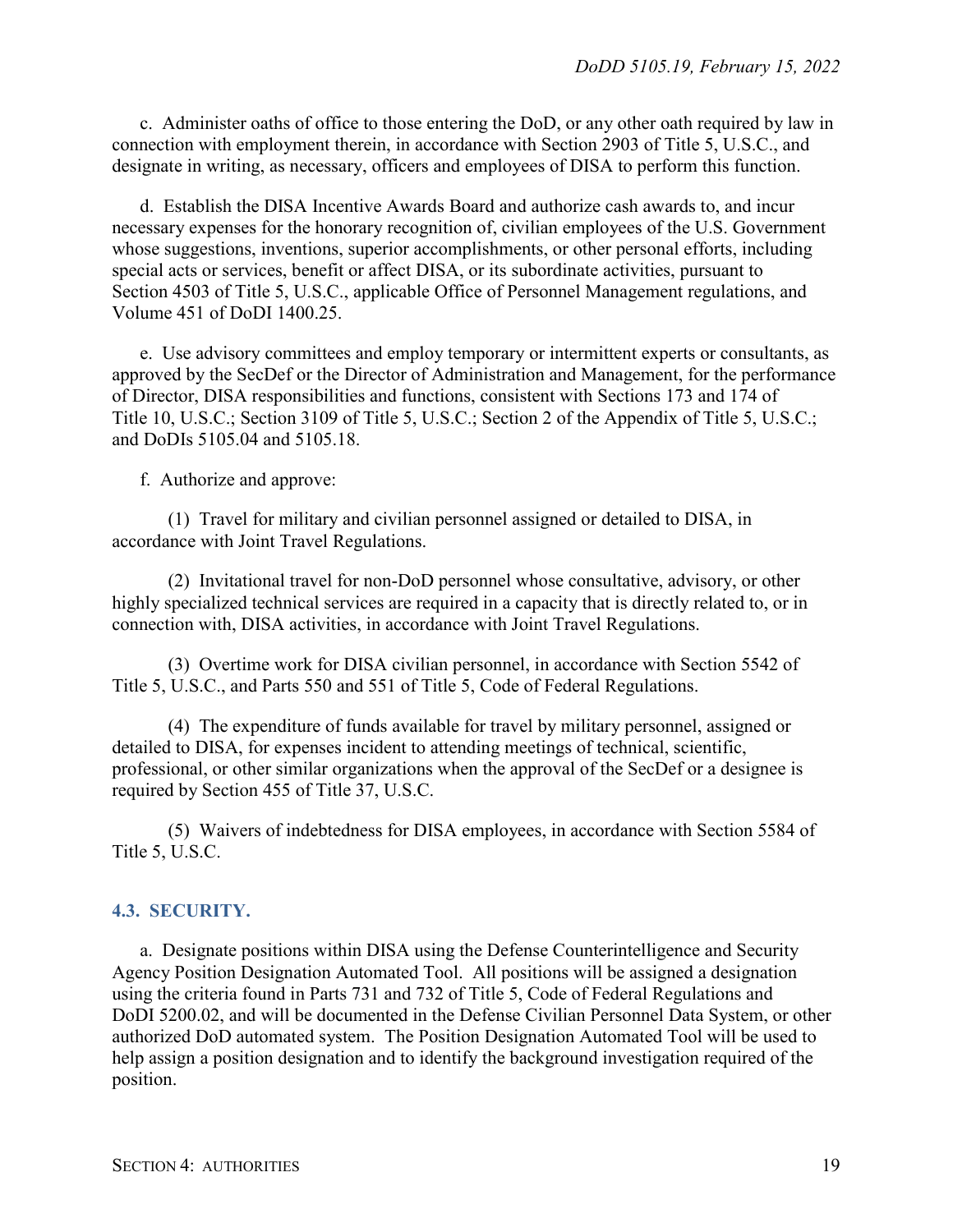b. Establish and maintain an effective suitability and fitness determination program, in accordance with Volume 731 of DoDI 1400.25 and DoDI 1402.05.

c. Provide funding to cover requirements for personnel security investigations, adjudication, and recording of results to comply with the DoD Personnel Security Program.

d. Enforce requirements for prompt reporting of significant derogatory information, unfavorable administrative actions, and adverse actions to the appropriate personnel security, human resources, and counterintelligence official(s), as appropriate.

e. In accordance with E.O.s 10450, 12333, and 12968, and DoDI 5200.02, as appropriate:

(1) In exceptional circumstances where official functions must be performed before the completion of an investigation and adjudication process, authorize temporary access to a sensitive position in DISA for a limited period to individuals for whom an appropriate investigation has not been completed.

(2) Initiate personnel security investigations and, if necessary, in the interest of national security, suspend security access to classified information for personnel assigned, detailed to, or employed by DISA. Any action under this paragraph will be in accordance with procedures prescribed in DoD Manual (DoDM) 5200.02.

(3) Grant interim clearances for up to Top Secret eligibility and access to classified information when the requirements of DoDM 5200.02 have been met.

(4) In the interest of national security, and if necessary, suspend or terminate personnel assigned to, detailed to, or employed by DISA. Any actions pursuant to this paragraph must be taken in accordance with procedures in DoDM 5200.02.

f. Protect the security of DISA installations, activities, property, information, and personnel by appropriate means including the publication of necessary security regulations, in accordance with DoDIs 5200.01 and 5200.08.

g. Establish and maintain an insider threat program to comply with the requirements and minimum standards of DoDD 5205.16, to prevent, deter, detect, and mitigate the threat insiders may pose to DoD and U.S. Government installations, facilities, personnel, missions, or resources.

h. Exercise responsibility for the generation, receipt, custody, distribution, safeguard, disposition or destruction, and accounting of communications security material entrusted to DISA's communications security account, in accordance with DoDI 8523.01 and other applicable DoD issuances and Federal laws.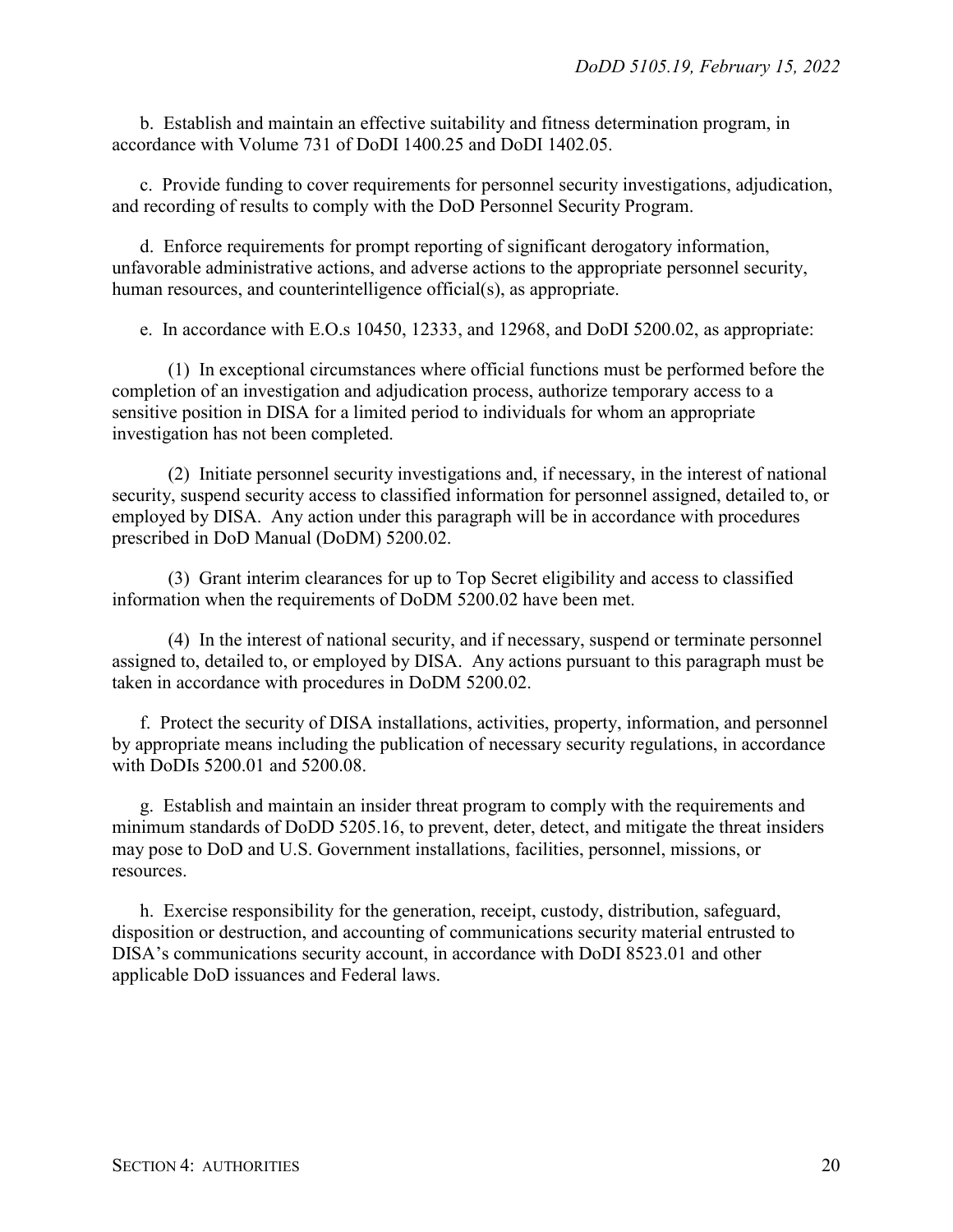#### <span id="page-20-0"></span>**4.4. PUBLICATIONS AND RECORDS.**

a. Authorize the publication of advertisements, notices, or proposals in newspapers, magazines, internet publications, or other public periodicals, as required for the effective administration and operation of DISA, pursuant to Section 3702 of Title 44, U.S.C.

b. Establish and maintain, for the functions assigned, an appropriate publications system for the publication of DISA regulations, instructions, and reference documents, and changes thereto, similar to the policies and procedures prescribed in DoDI 5025.01.

c. Maintain an official seal and attest to the authenticity of official DISA records under that seal.

d. Develop, establish, and maintain an active and continuing records management program, pursuant to Section 3102 of Title 44, U.S.C., and DoDI 5015.02.

#### <span id="page-20-1"></span>**4.5. ACQUISITION, PROCUREMENT, FINANCIAL MANAGEMENT, AND PROPERTY.**

a. Enter into interdepartmental and intragovernmental support agreements, as the receiver or the supplier, with the other DoD Components, OSD Components, non-DoD Federal Government departments and agencies, and, to the extent permitted by law, State and local governments and non-Federal entities, as required for the effective performance of Director, DISA responsibilities and functions, in accordance with Section 1535 of Title 31, U.S.C., and DoDI 4000.19.

b. Enter into and administer contracts, directly or through a MILDEP, DoD contract administration services component, or other Federal agency, as appropriate, for supplies, equipment, and services required to accomplish the mission of DISA. To the extent that any law or E.O. specifically limits the exercise of such authority to persons at the secretarial level of a MILDEP, the appropriate Under Secretary or Assistant Secretary of Defense must exercise such contracts.

c. Exercise the delegated roles and responsibilities that are assigned to the Head of Contracting Activity and, if desired, re-delegate them to the official who is responsible for the selection and appointment of contracting officials, in accordance with the April 4, 2017 Director of Defense Procurement and Acquisition Policy Memorandum.

d. Exercise the acquisition program responsibilities of the component acquisition executive, as described in DoDI 5000.02, for DISA acquisition programs.

e. Establish and maintain appropriate property accountability for DISA and appoint boards of survey, approve reports of survey (or financial liability investigations of property loss), relieve personal liability, and drop accountability for DISA property contained in the authorized property accounts for property that has been lost, damaged, stolen, destroyed, or otherwise rendered unserviceable, in accordance with applicable laws and regulations.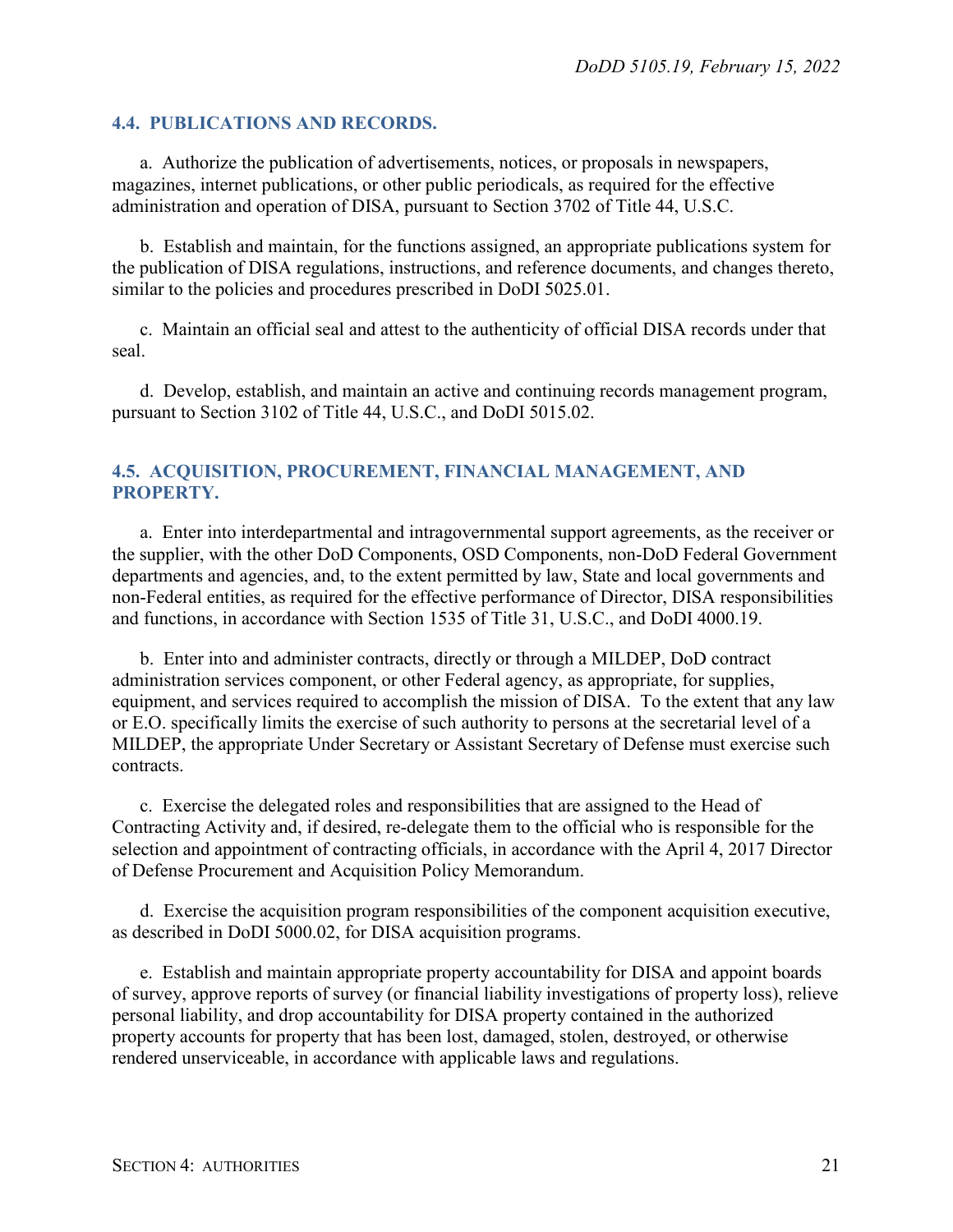f. Lease property under the control of DISA under terms that will promote the national defense or that will be in the public interest, pursuant to Section 2667 of Title 10, U.S.C.

g. Use the Government-Wide Purchase Card for making appropriate purchases of material and services, other than personal services, for DISA when it is determined more advantageous than other means of payment and consistent with the best interests of the U.S. Government.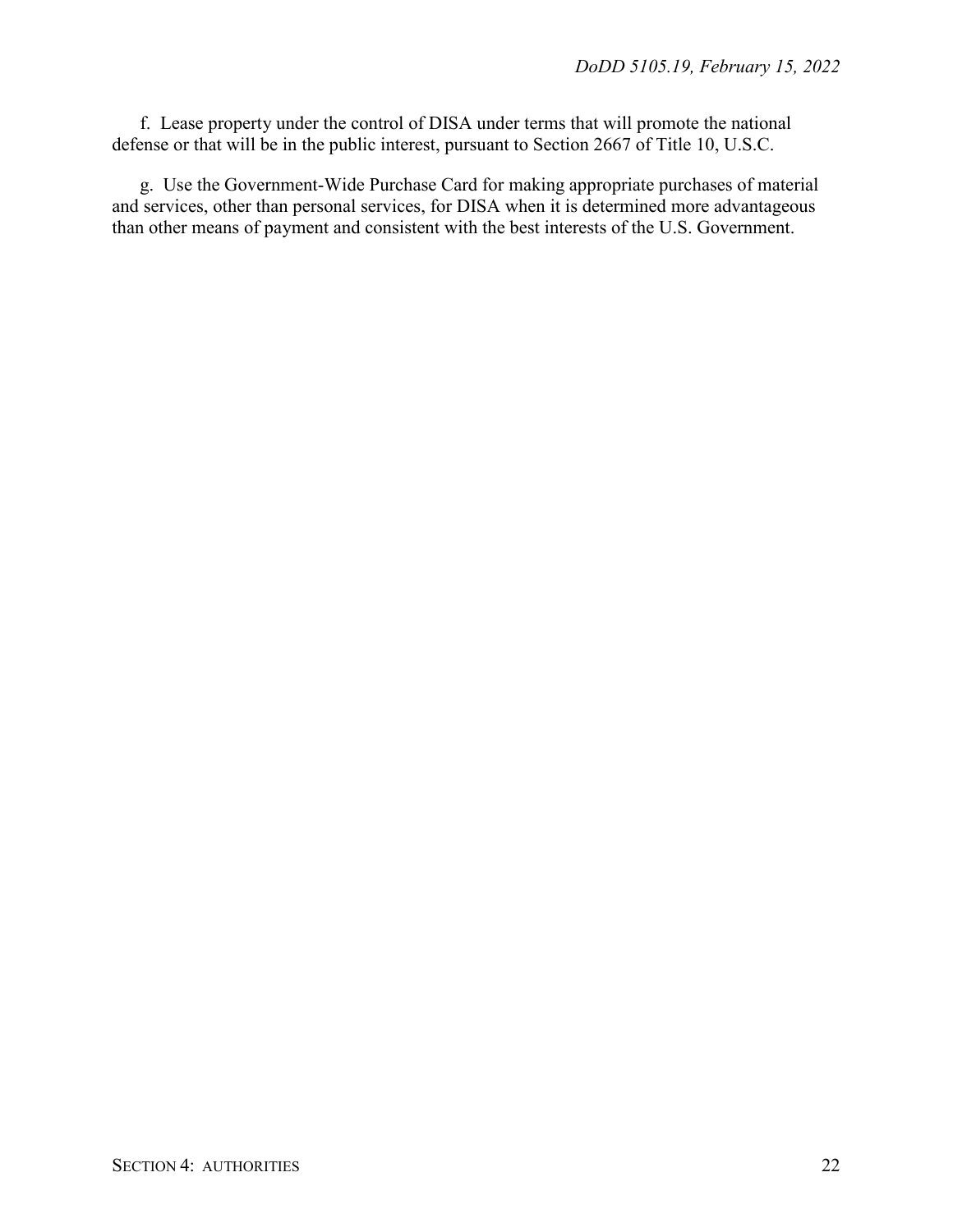## **GLOSSARY**

<span id="page-22-0"></span>

| <b>ACRONYM</b>      | <b>MEANING</b>                                                     |
|---------------------|--------------------------------------------------------------------|
| C2                  | command and control                                                |
| C <sub>3</sub>      | command, control, and communications                               |
| <b>CCDR</b>         | <b>Combatant Commander</b>                                         |
| <b>CCMD</b>         | <b>Combatant Command</b>                                           |
| <b>CJCS</b>         | Chairman of the Joint Chiefs of Staff                              |
| <b>CSA</b>          | combat support agency                                              |
| <b>DIRNSA/CHCSS</b> | Director, National Security Agency/Chief, Central Security Service |
| <b>DISA</b>         | Defense Information Systems Agency                                 |
| <b>DISN</b>         | Defense Information Systems Network                                |
| DoD CIO             | Chief Information Officer of the Department of Defense             |
| DoDD                | DoD directive                                                      |
| DoDI                | DoD instruction                                                    |
| DoD IG              | Inspector General of the Department of Defense                     |
| <b>DoDIN</b>        | Department of Defense Information Network                          |
| <b>DoDM</b>         | DoD manual                                                         |
| E.O.                | Executive order                                                    |
| <b>EXORD</b>        | execute order                                                      |
| IT                  | information technology                                             |
| <b>MILDEP</b>       | <b>Military Department</b>                                         |
| <b>NLCC</b>         | National Leadership Command Capability                             |
| <b>SATCOM</b>       | satellite communications                                           |
| SecDef              | Secretary of Defense                                               |
| U.S.C.              | <b>United States Code</b>                                          |
| <b>USCYBERCOM</b>   | United States Cyber Command                                        |
| <b>WRC</b>          | <b>World Radiocommunication Conference</b>                         |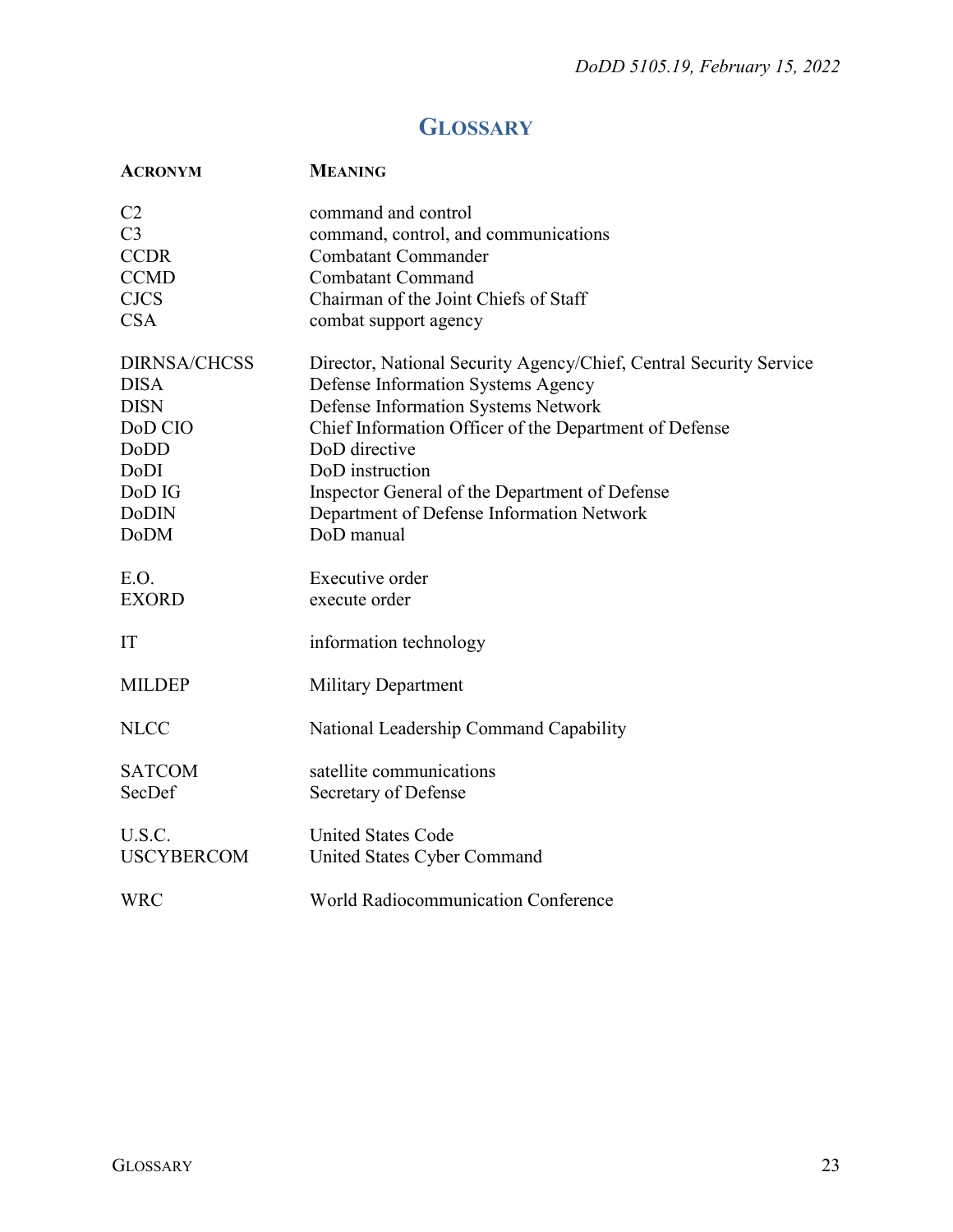### **REFERENCES**

- <span id="page-23-0"></span>Assistant Deputy Chief Management Officer Memorandum, "Department of Defense Conference Guidance, Version 4.0," June 26, 2016
- Chairman of the Joint Chiefs of Staff Instruction 6130.01G, "2019 Chairman of the Joint Chiefs of Staff Master Positioning, Navigation, and Timing Plan," current version<sup>[1](#page-23-1)</sup>
- Chief Management Officer, "FY2018-FY2022 National Defense Business Operations Plan," April 9, 2018
- Code of Federal Regulations, Title 5
- Defense Information Systems Agency, "DoD Cloud Computing Security Requirement Guide," March 6, 2017
- Defense Security Cooperation Agency Manual 5105.38-M, "Security Assistance Management Manual (SAMM)," April 30, 2012, as amended
- Deputy Secretary of Defense Memorandum, "Consolidation of Pentagon Information Technology Operations," May 1, 2015

Director of Defense Procurement and Acquisition Policy Memorandum, "Designation for the Selection and Appointment of Contracting Officers to the Head of the Contracting Authority," April 4, 2017

- DoD Chief Information Officer "Special Access Program Information Technology Programs Strategy 2017-2022," March 2017[2](#page-23-2)
- DoD Cyber Strategy, August [3](#page-23-3)0, 2018<sup>3</sup>
- DoD Digital Modernization Strategy, "DoD Information Resource Management Strategic Plan FY 19-23," July 12, 2019
- DoD Directive 3000.06, "Combat Support Agencies (CSAs)," June 27, 2013, as amended
- DoD Directive 3020.26, "DoD Continuity Policy," February 14, 2018
- DoD Directive 3020.40, "Mission Assurance (MA)," November 29, 2016, as amended
- DoD Directive 3025.13, "Employment of DoD Capabilities in Support of the U.S. Secret Service (USSS), Department of Homeland Security (DHS)," October 8, 2010, as amended
- DoD Directive 3700.01, "DoD Command and Control (C2) Enabling Capabilities," October 22, 2014, as amended
- DoD Directive 5100.01, "Functions of the Department and Its Major Components," December 21, 2010, as amended

 $\overline{a}$ 

<span id="page-23-1"></span><sup>&</sup>lt;sup>1</sup> The current version of CJCSI 6130.01 is accessible at the limited access (CAC-protected) Joint Staff directory at: https://jsportal.sp.pentagon.mil/sites/Matrix/DEL/CJCSJS%20Directives%20Limited/Forms/Instr\_CJCSJS.aspx <sup>2</sup> For access to this document, please contact osd.pentagon.dod-cio.mbx.cio-sap $@$ mail.mil

<span id="page-23-3"></span><span id="page-23-2"></span><sup>&</sup>lt;sup>3</sup> For access to this document, please contact the Office of Cyber Policy in the Office of the Under Secretary of Defense for Policy. An unclassified summary is available at: https://media.defense.gov/2018/Sep/18/2002041658/- 1/-1/1/CYBER\_STRATEGY\_SUMMARY\_FINAL.PDF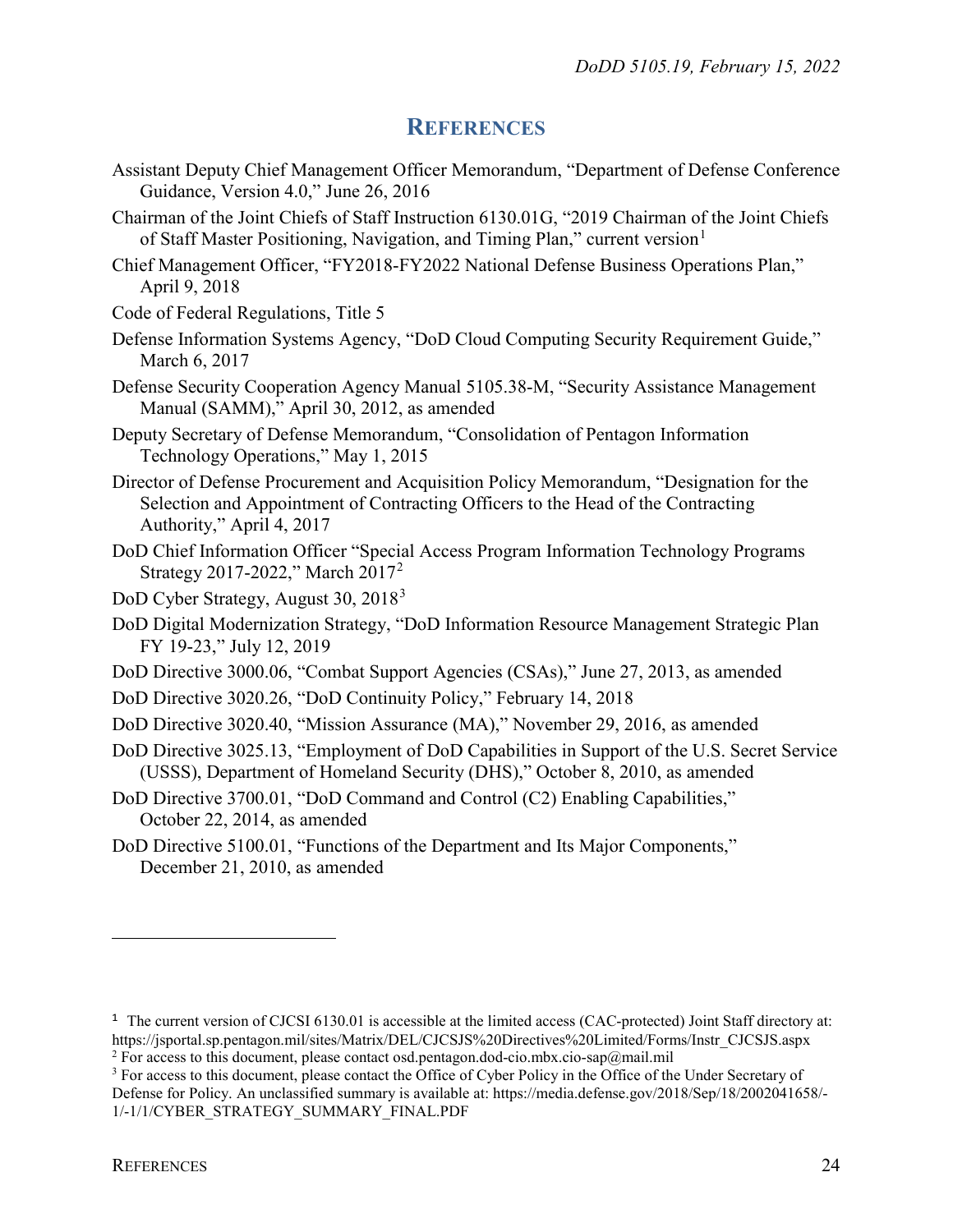- DoD Directive 5144.02, "DoD Chief Information Officer (DoD CIO)," November 21, 2014, as amended
- DoD Directive 5205.07, "Special Access Program (SAP) Policy," July 1, 2010, as amended
- DoD Directive 5205.16, "The DoD Insider Threat Program," September 30, 2014, as amended
- DoD Directive 5240.06, "Counterintelligence Awareness and Reporting (CIAR)," May 17, 2011, as amended
- DoD Directive 7045.14, "The Planning, Programming, Budgeting, and Execution (PPBE) Process," January 25, 2013, as amended
- DoD Directive 8000.01, "Management of the Department of Defense Information Enterprise (DoD IE)," March 17, 2016, as amended
- DoD Directive 8140.01, "Cyberspace Workforce Management," October 5, 2020
- DoD Information Technology Standards Registry, current version<sup>[4](#page-24-0)</sup>
- DoD Instruction 1400.25, Volume 451, "DoD Civilian Personnel Management System: Awards," November 4, 2013
- DoD Instruction 1400.25, Volume 731, "DoD Civilian Personnel Management System: Suitability and Fitness Adjudication for Civilian Employees," August 24, 2012
- DoD Instruction 1402.05, "Background Checks on Individuals in DoD Child Care Services Programs," September 11, 2015, as amended.
- DoD Instruction 3020.42, "Defense Continuity Plan Development," February 17, 2006
- DoD Instruction 3222.03, "DoD Electromagnetic Environmental Effects (E3) Program," August 25, 2014, as amended
- DoD Instruction 4000.19, "Support Agreements," December 16, 2020
- DoD Instruction 4650.01, "Policy and Procedures for Management and Use of the Electromagnetic Spectrum," January 9, 2009, as amended
- DoD Instruction 5000.02, "Operation of the Adaptive Acquisition Framework," January 23, 2020
- DoD Instruction 5000.82, "Acquisition of Information Technology," April 21, 2020
- DoD Instruction 5000.89, "Test and Evaluation," November 19, 2020
- DoD Instruction 5015.02, "DoD Records Management Program," February 24, 2015, as amended
- DoD Instruction 5025.01, "DoD Issuances Program," August 1, 2016, as amended
- DoD Instruction 5105.04, "Department of Defense Federal Advisory Committee Management Program," August 6, 2007
- DoD Instruction 5105.18, "DoD Intergovernmental and Intragovernmental Committee Management Program," July 10, 2009, as amended

 $\overline{a}$ 

<span id="page-24-0"></span><sup>4</sup> The current version of the DoD Information Technology Standards Registry is accessible at DISA's limited access (CAC-protected) Global Information Grid Technical Guidance Federation at https://gtg.csd.disa.mil/uam/homepage.do.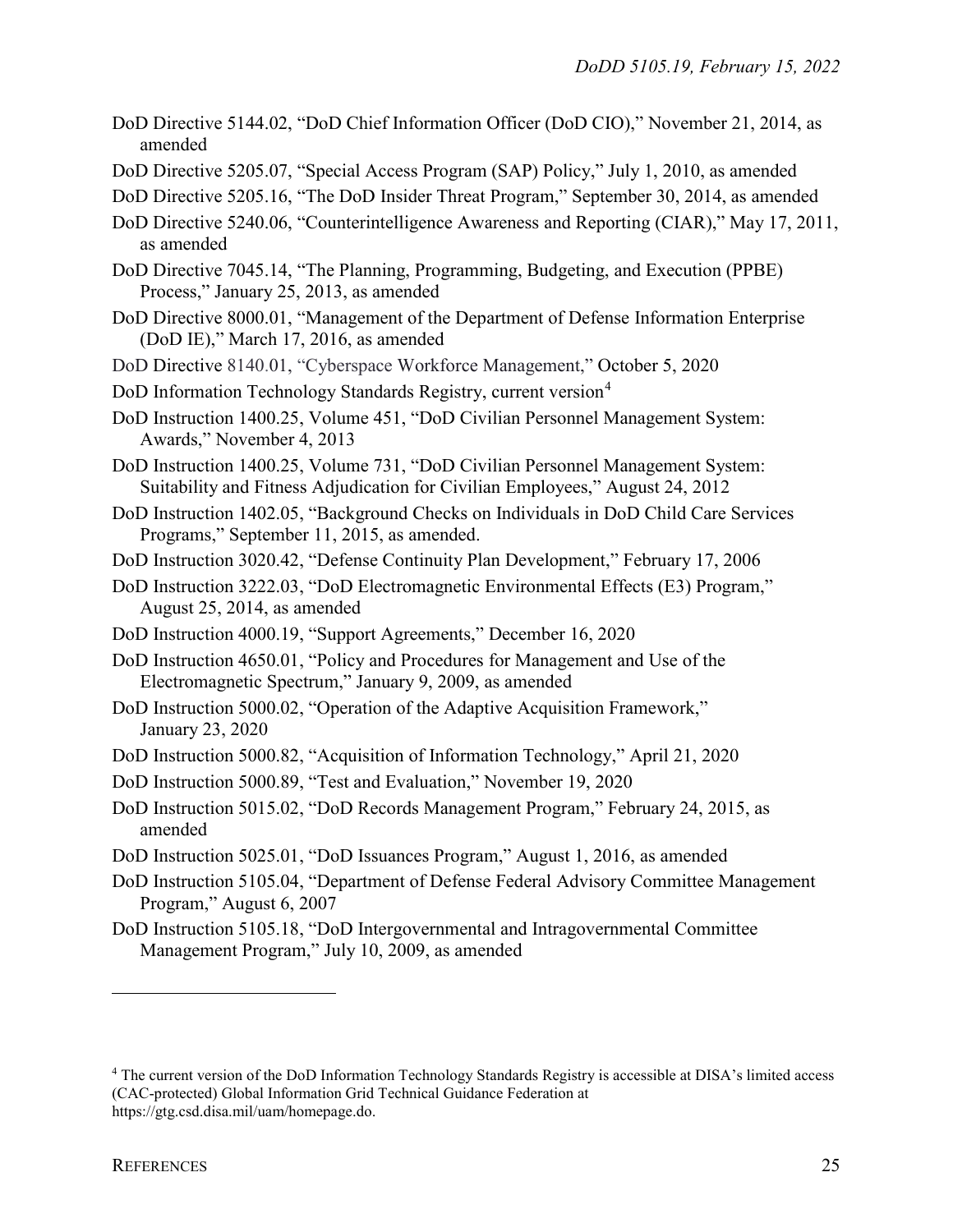- DoD Instruction 5200.01, "DoD Information Security Program and Protection of Sensitive Compartmented Information (SCI)," April 21, 2016, as amended
- DoD Instruction 5200.02, "DoD Personnel Security Program (PSP)," March 21, 2014, as amended
- DoD Instruction 5200.08, "Security of DoD Installations and Resources and the DoD Physical Security Review Board (PSRB)," December 10, 2005, as amended
- DoD Instruction 5200.44, "Protection of Mission Critical Functions to Achieve Trusted Systems and Networks (TSN)," November 5, 2012, as amended
- DoD Instruction 5205.11, "Management, Administration, and Oversight of DoD Special Access Programs (SAPS)," February 6, 2013, as amended
- DoD Instruction 5530.03, "International Agreements," December 4, 2019
- DoD Instruction 8010.01, "Department of Defense Information Network (DODIN) Transport," September 10, 2018
- DoD Instruction 8100.04, "DoD Unified Capabilities (UC)," December 9, 2010
- DoD Instruction 8310.01, "Information Technology Standards in the DoD," February 2, 2015, as amended
- DoD Instruction 8320.05, "Electromagnetic Spectrum Data Sharing," August 18, 2011, as amended
- DoD Instruction 8330.01, "Interoperability of Information Technology (IT), Including National Security Systems (NSS)," May 21, 2014, as amended
- DoD Instruction 8410.02, "NetOps for the Global Information Grid (GIG)," December 19, 2008
- DoD Instruction 8420.02, "DoD Satellite Communications," November 25, 2020
- DoD Instruction 8500.01, "Cybersecurity," March 14, 2014, as amended
- DoD Instruction 8510.01, "Risk Management Framework (RMF) for DoD Information Technology (IT)," March 12, 2014, as amended
- DoD Instruction 8523.01, "Communications Security," January 6, 2021
- DoD Instruction 8530.01, "Cybersecurity Activities Support to DoD Information Network Operations," March 7, 2016, as amended
- DoD Instruction 8910.01, "Information Collection and Reporting," May 19, 2014, as amended
- DoD Manual 5200.02, "Procedures for the DoD Personnel Security Program (PSP)," April 3, 2017, as amended
- Execute Order from the Chairman of the Joint Chiefs of Staff, "Modification (MOD) to EXORD to Implement Cyberspace Operations Command and Control (C2)," 141627Z November 13,  $2014<sup>5</sup>$  $2014<sup>5</sup>$  $2014<sup>5</sup>$
- Executive Order 10450, "Security Requirements for Government Employment," April 27, 1953, as amended

 $\overline{a}$ 

<span id="page-25-0"></span><sup>5</sup> CJCS EXORD can be found on Intelink at:

https://intelshare.intelink.sgov.gov/sites/jointstaff/j3/ddgo/cod/Cyber%20C2%20Documents/Forms/Allitems.aspx